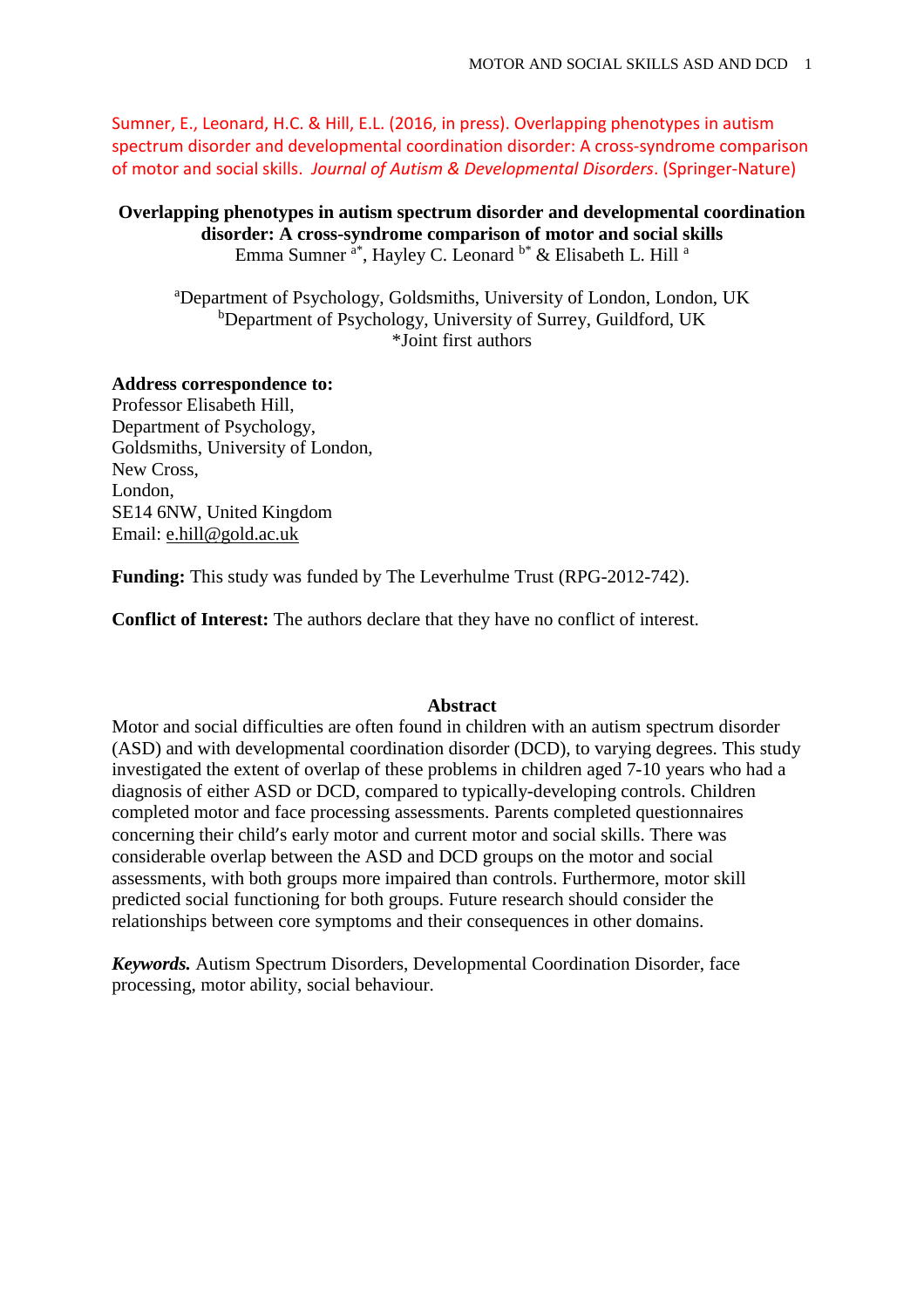### **Introduction**

Developing motor skills provides infants with increasing opportunities to interact with the world and the people around them and is, therefore, important in both cognitive and social development (Leonard & Hill, 2014). Evidence for relationships between motor and social skills has been reported in typically-developing infants. In particular, fine motor milestones, such as reaching, grasping and manipulating objects, are related to social attention (Libertus & Needham, 2010), while changes in posture (i.e., from lying to sitting upright) and in the ability to move around the environment (i.e., crawling and walking) are related to social referencing and interaction (Campos et al., 2000; Clearfield, Osborne, & Mullen, 2008; Clearfield, 2011; Karasik, Tamis-LeMonda, & Adolph, 2011). Developing motor skills also provide increasing opportunities for infants to learn about different aspects of faces. For example, infants who begin to move around the room by crawling and walking may be exposed to a range of different facial expressions, including anger or fear, from their parents, which infants who cannot explore the environment are less likely to encounter (Campos et al., 2000). The ability to interpret and act on these facial cues is considered to be central to social competence (Lemerise & Arsenio, 2000), and therefore infants who have delays in early motor milestones could be at risk for problems in a range of social outcomes.

Two neurodevelopmental disorders in which motor difficulties have been highlighted are autism spectrum disorder (ASD) and developmental coordination disorder (DCD). ASD is diagnosed on the basis of difficulties in social functioning, along with restricted patterns of behaviour and interests; while a diagnosis of DCD results from motor coordination difficulties which have a significant impact on activities of daily living and academic achievement (APA, 2013). Although classified as discrete disorders under the current diagnostic framework (American Psychiatric Association [APA], 2013), research has suggested that the two disorders share some characteristics. An increasing number of studies recognize motor difficulties in individuals with ASD, including infants at increased genetic risk of developing the disorder (e.g., Lloyd, MacDonald, & Lord, 2011; Leonard, Elsabbagh, Hill, & The BASIS Team, 2014a; see Bhat, Landa & Galloway, 2011 for a review). Furthermore, peer difficulties and social problems have been identified in individuals with DCD (Chen, Tseng, Hu, & Cermak, 2009; Cummins, Piek, & Dyck, 2006; Dewey, Kaplan, Crawford, & Wilson, 2002; Wagner, Bös, Jascenoka, Jekauc, & Petermann, 2012). Children with DCD have been reported to spend more time on their own and less in large group activities, especially physical ones (Poulsen, Ziviani, Cuskelly, & Smith, 2007; Smyth & Anderson, 2000), and have higher levels of parent-reported social problems (Chen et al., 2009; Cummins et al., 2006; Dewey et al., 2002).

However, relatively few studies have specifically investigated the relationship between motor and social skills in the two named disorders. Those that have are usually focused on a different timeframe from studies of typical development because ASD and DCD are not diagnosed reliably before the age of two or five years, respectively (Charman & Baird, 2002; Blank, Smits-Engelsman, Polatajko & Wilson, 2011). Studies of school-aged children with ASD have reported significant correlations between motor skill and degree of parent-reported social impairment (Dyck, Piek, Hay, & Hallmayer, 2007; Hilton, Zhang, Whilte, Klohr, & Constantino, 2011; Hirata et al., 2014; MacDonald, Lord, & Ulrich, 2013); and in a recent study of pre-school children, fine motor functioning was related to language and social orientation during object exploration (Hellendoorn et al., 2015).

Difficulties in encoding and using information provided by faces (such as identity, gaze and emotional expressions) have long been reported in ASD (e.g. Annaz, Karmiloff-Smith, Johnson, & Thomas, 2009; Ashwin, Hietanen, & Baron-Cohen, 2015; Dawson, Webb, & McPartland, 2005; Harms, Martin, & Wallace; Riby, Doherty-Sneddon, & Bruce, 2008; Wallace, Coleman, & Bailey, 2008), and these difficulties may explain some of the social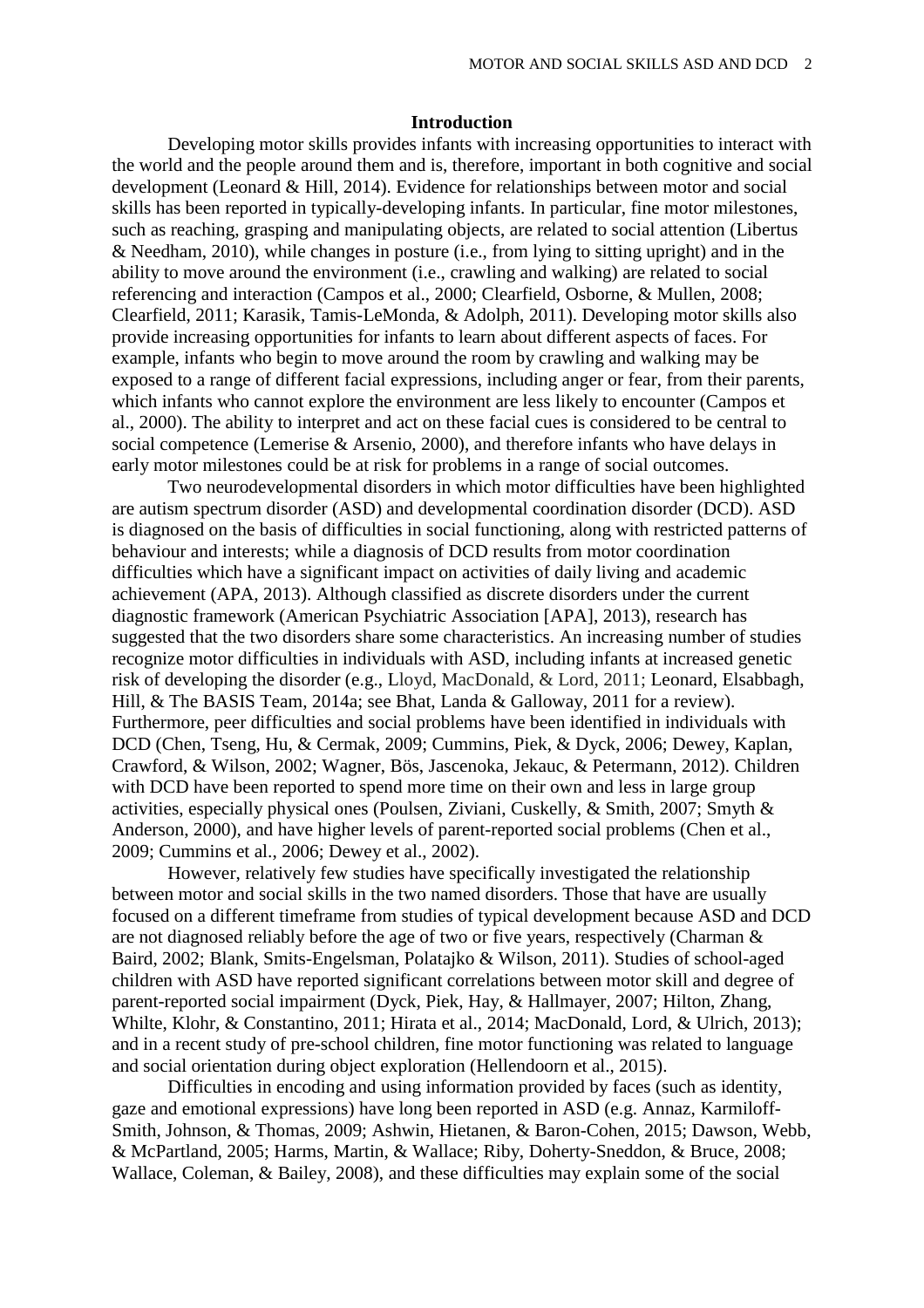problems seen in the disorder (Adolphs, Sears, & Piven, 2001; Corbett, Newsom, Key, Qualls, & Edmiston, 2014). One study investigating infants at-risk of ASD has considered the relationship between face processing ability and early motor skills (Leonard et al., 2014b). In this study, at-risk infants who had poor motor skills at 9 months, as assessed by parent report, performed more poorly on face processing tasks at 5-6 years, even though they had not been diagnosed with ASD in the intervening period. Only one study, to our knowledge, has assessed face processing in DCD. Cummins et al. (2006) reported significantly poorer recognition of facial emotions in children with DCD when compared to age-matched controls, although the relationship between motor and face processing difficulties was not directly assessed. As in ASD, the authors suggested that difficulty processing social cues from the face may provide a pathway to the peer problems reported in children with DCD.

Notably, little research has been conducted to directly compare the difficulties presented in the two disorders. The current study aimed to address this gap in the literature by directly comparing the motor and social abilities of children with ASD, children with DCD, and a typically-developing (TD) age-matched control group and, in turn, exploring the relationship between motor and social functioning in more detail than has been done previously. Parent-report questionnaires relating to early motor and current motor abilities and social skills were used alongside performance-based measures of motor and social skills. The analyses aimed to address the following research questions: 1) Do parents report delayed achievement of motor milestones in children with ASD and DCD, compared to parents of TD children? 2a) Are school-aged children with ASD and DCD impaired in both motor and social skills in comparison to TD children? and 2b) Can the three groups be distinguished from each other based on these abilities? 3) Does the relationship between motor and social skills differ between all three groups?

It was expected that a greater proportion of those with DCD and ASD would be delayed in achieving motor milestones than the TD group, and that those children with a neurodevelopmental disorder would have lower motor functioning scores than TD children. While children included in the ASD group did not have a diagnosis of DCD, based on existing findings in the literature reporting substantial movement impairments in a sample of adolescents with ASD (Green et al., 2009), it was expected that the ASD group motor scores would fall between the TD and DCD groups. Given that problems with processing facial expressions have been reported previously in children with ASD and DCD, it was predicted that both groups would perform more poorly on facial expression processing compared to TD controls, while difficulties in processing identity and eye gaze were also expected in the ASD group. Furthermore, it was hypothesized that children in the ASD and DCD groups would demonstrate weaknesses in social functioning compared to their TD counterparts, with the ASD group performing more poorly overall.

Finally, the relationship between the motor and social tasks was compared between groups. Specifically, we aimed to investigate whether and to what extent motor skills were related to social functioning in every group, and whether there were differences in this relationship between groups. Based on the research of children with ASD and infants at-risk of ASD reviewed above, it was predicted that motor abilities would be a significant predictor of the variance in parent-reported social skills and face processing performance. It was unclear whether the relationship between motor and social skills would be evident in the TD group within this age range, or in the DCD group.

### **Method**

#### *Participants*

Thirty children with ASD (25 boys) and 30 children with DCD (21 boys) were compared to 35 TD children (26 boys): all groups were aged 7-10 years. Group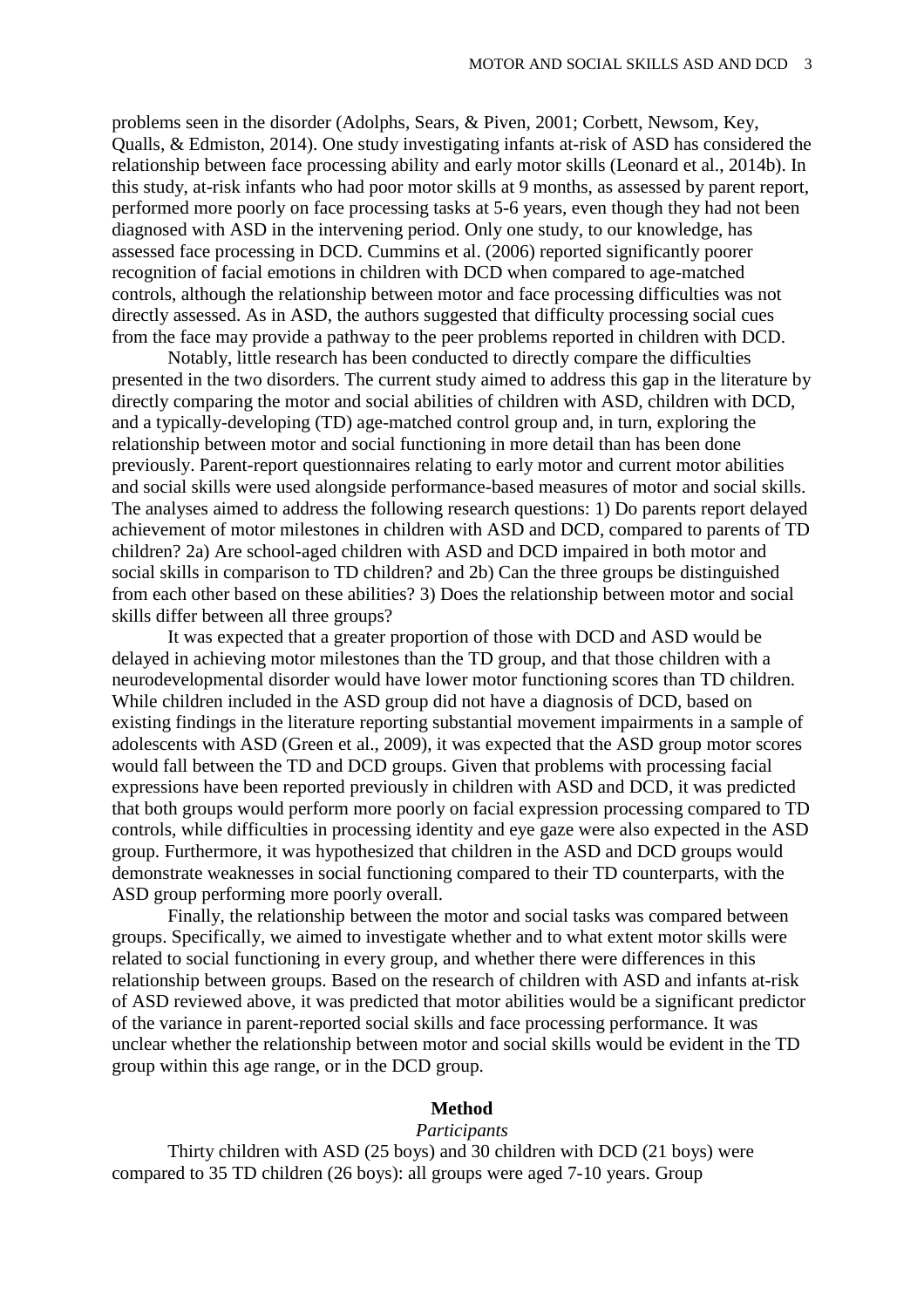characteristics are presented in Table 1. A one way analysis of variance (ANOVA) revealed no significant group differences in age of participants,  $F(2,92) = 2.22$ ,  $p = .12$ ; further confirmed by post hoc comparisons. Demographic information was gathered for all participants. Parental education has been used as a measure of socio-economic status in similar studies (Fernald, Marchman & Weisleder, 2013; LeBarton & Iverson, 2013). Parental education was found to be comparable across all three groups.

## *[Insert Table 1 here]*

Set inclusion criteria that applied across all groups required that Full Scale IQ (FSIQ) was above 70. In addition, prior to recruitment, all children in the clinical groups had an existing diagnosis (of either ASD or DCD) from relevant clinicians independent of the research study.

Children with ASD were recruited through an advertisement placed with a charitable foundation, the ----------<sup>1</sup>, as well as through local schools in ----<sup>1</sup> with specialist units or provision for students with ASD. An ASD diagnosis was corroborated by a member of the research team trained to administer the Autism Diagnostic Observation Schedule (ADOS-2; Lord et al., 2012). This is a semi-structured observation using tasks that tap certain behaviours, such as conversation and reciprocal social interaction. Module 3 of the ADOS-2 was appropriate for all participating children with ASD. Of note, 5 of the children in the ASD group were unable to complete the ADOS in the study protocol because they had recently undergone this assessment as part of their formal diagnosis. However, the parents of these

children provided the clinician's report detailing their child's performance on the ADOS and completed the Social Communication Questionnaire (SCQ; Rutter, Bailey, & Lord, 2003) to confirm ASD-related symptomatology (see *Materials* for task details). All remaining children scored above cut-off on the ADOS-2, demonstrating a total mean score of 8.52 (standard deviation 1.09). Parents also completed a background screening questionnaire, confirming that children in this group did *not* have a co-occurring diagnosis of DCD.

Children with DCD were recruited through an advertisement placed with a charitable foundation, the -------<sup>1</sup>. All children met the Diagnostic and Statistical Manual (DSM-5) criteria for DCD (APA, 2013). The research team confirmed that children with DCD had significant motor difficulties, scoring at or below the  $16<sup>th</sup>$  percentile on the MABC-2 (Henderson et al., 2007). On the screening questionnaire, parents confirmed that there was no history of additional diagnoses, such as Attention-Deficit-Hyperactivity-Disorder (ADHD), language impairment or ASD, neurological impairment, or a medical condition which might explain the child's motor impairment.

The TD group was recruited through local primary schools in ------<sup>1</sup>. Parents of the children in this group did not identify diagnoses of any neurodevelopmental disorders. Moreover, to eliminate motor and social difficulties, all children scored at or above the  $25<sup>th</sup>$ percentile on the motor assessment (MABC-2), and below cut-off for ASD on the SCQ, respectively.

## *Materials*

*Inclusion measures*

*Intellectual ability* was measured using the Wechsler Intelligence Scale for Children (WISC-IV, UK norms; Wechsler, 2003). FSIQ ( $M = 100$ ,  $SD = 15$ ) is the sum of the four

<sup>&</sup>lt;sup>1</sup> removed for blinding purposes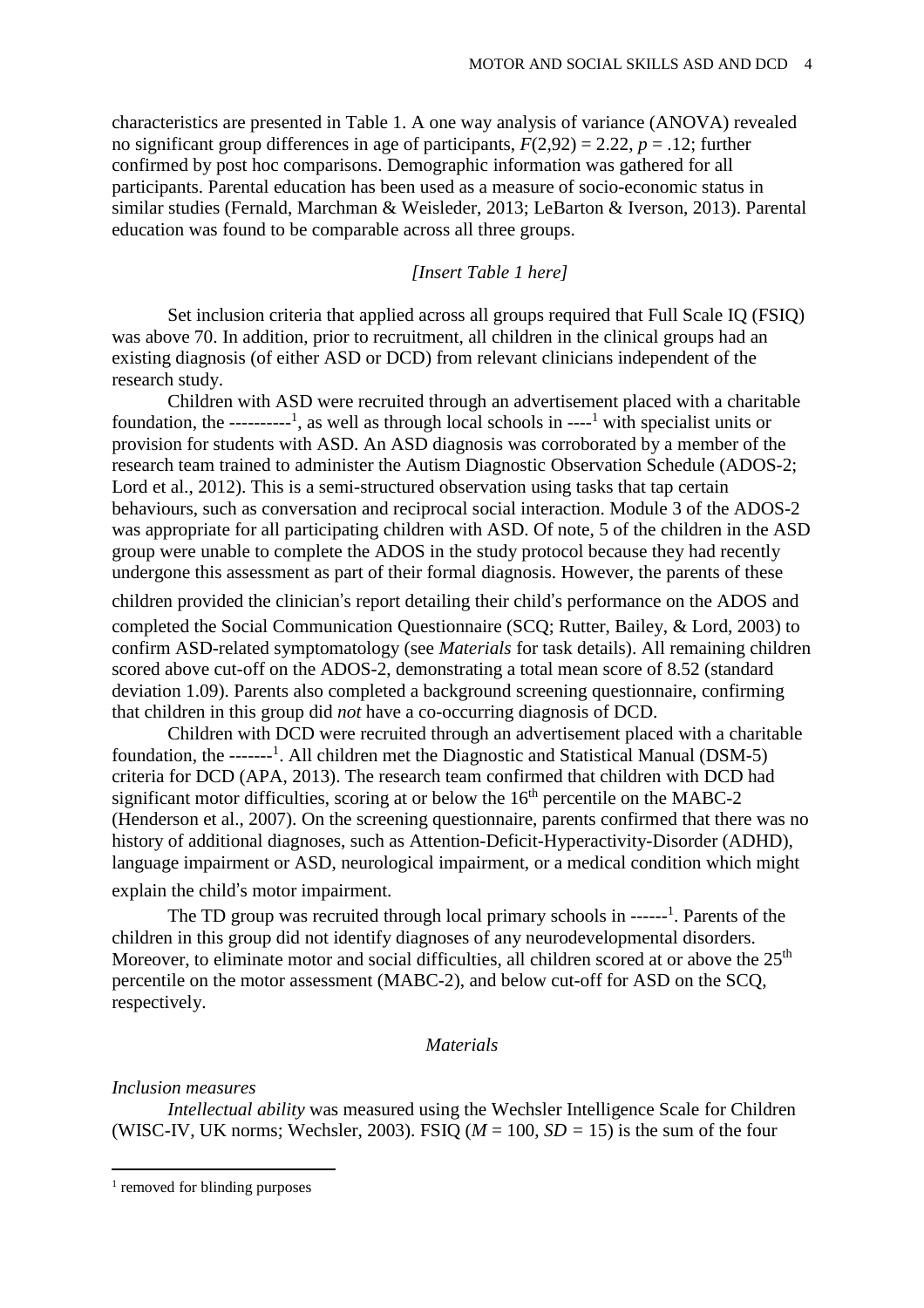indices: verbal comprehension, perceptual reasoning, working memory and processing speed. Ten subtests are split across the four indices, all of which were completed by each child.

*Motor competency* was measured using the Movement Assessment Battery for Children, second edition, age band 2 (7-10 years) (MABC-2; Henderson, Sugden & Barnett, 2007), which is a standardised assessment comprising three components: manual dexterity (3 items), aiming and catching (2 items), and static and dynamic balance (3 items). Summing all scores yielded a total standard score  $(M = 10, SD = 3)$  and percentile rank (UK norms). Percentile ranks are used to identify those with 'significant' (5<sup>th</sup> percentile) or 'borderline'  $(16<sup>th</sup> percentile)$  motor coordination difficulties. As all children in the DCD group had an existing diagnosis, those that scored on the 16<sup>th</sup> percentile ( $n = 2$ ) were included in the sample. As part of the inclusion criteria, all children in the TD group had to score at or above the 25th percentile. No cut-off was specified for the ASD group; therefore, in this respect, the MABC-2 served as an exploratory measure of motor skill.

The SCQ is a parent-report screening measure of *ASD-related symptomology*. The 'lifetime' version was used, which consists of 40 questions about current behaviour and behaviour during the period of time between the child's  $4<sup>th</sup>$  and  $5<sup>th</sup>$  birthday. Scores above a cut-off score of 15 are suggestive of ASD. The SCQ was used to further confirm the diagnosis of the ASD group, and to ensure that the TD group did not present with ASDrelated social communication difficulties.

# *Performance measures*

## *Motor ability*

*Early motor abilities* were assessed by parents' responses to a motor milestones questionnaire (adapted from Brouwer, van Beijsterveld, Bartels, Hudziak & Boomsma, 2006), which asked the age (in months) at which their child first achieved various key milestones. Parent-report was retrospective and, therefore, only the milestones that were most confidently reported are included in the study; these were when their child first crawled on hands and knees, stood unassisted, and walked unassisted.

Parents completed the Vineland Adaptive Behavior Scales questionnaire (VABS-II; Sparrow, Cicchetti & Balla, 2005), which measures current abilities, requiring parents to report whether their child 'Never', 'Sometimes' or 'Usually' demonstrates a particular behaviour. The *Gross and Fine Motor* scales were used to assess motor functioning. Standard scores were not available for these scales for the present age range; therefore, raw scores are provided.

## *Social functioning*

The Benton Test of Facial Recognition (hereafter, "Benton"; Benton et al., 1983) uses a face matching paradigm to assess *identity recognition.* The short form was used, which has 13 items and a maximum score of 27. For items 1-6, children must identify the target photograph (face) out of six alternative photographs shown on a separate page (all frontal view). For items 7-13, the child must identify three out of the six alternatives that are the 'same person' as the target: this time the photographed individuals are facing a different angle, or with different lighting. The total number of correct answers was calculated.

The battery of *face processing* tasks developed by Bruce and colleagues (Bruce et al., 2000) was developed for children aged 4-10 years. Greyscale images of children's faces were presented on a laptop. For the purpose of this study, the 'match' tasks of the battery were used, as they were found by the authors to be most appropriate for the identified age groups. Children had to identify which face (out of 2) in the bottom row (a) felt the same (expression identification), (b) was making the same sound (speech sound/lip reading), or (c) was looking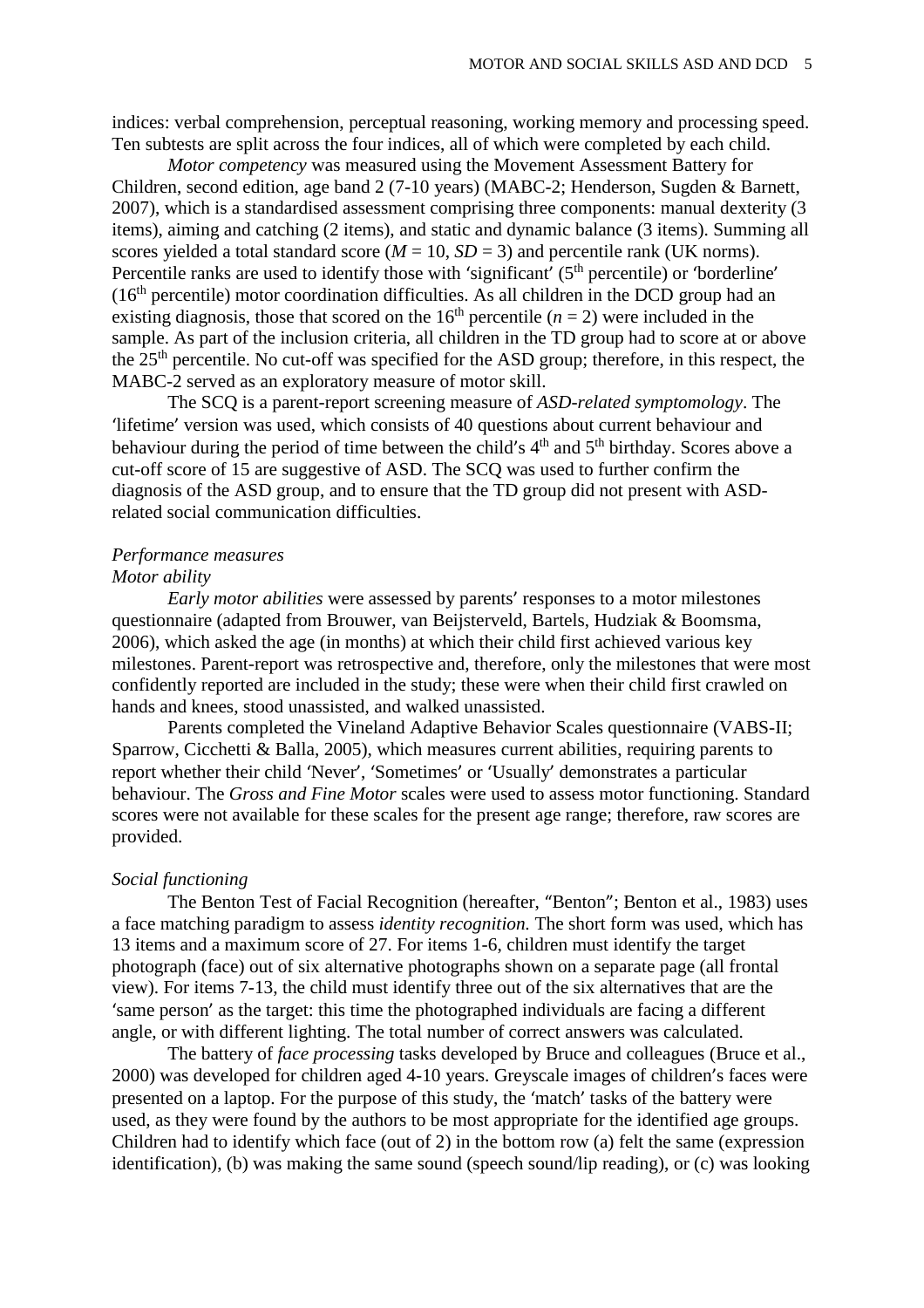in the same direction (eye gaze detection), as the person pictured on the top row. Each test comprised of 12 items. Scores were converted to percentages, representing accuracy.

The socialization domain from the VABS-II (Sparrow et al., 2005) was included as a measure of *social functioning*. Socialization scores are calculated from questions in the following components: play and leisure time, interpersonal relationships and coping skills. Raw scores were transformed to v-scale scores for each component, and combined to produce an overall standard score ( $M = 100$ ,  $SD = 15$ ).

### *Procedure*

The present study was approved by the ------- university ethics committee. Written informed consent was obtained from all parents/carers. Children in the ASD group completed the tasks over three sessions, which took place at either the research lab, during a home visit, or at their school. The DCD group completed the tasks over one or two sessions, which took place at the lab or their home. The TD group was tested at their school across two sessions. Children were seen individually in a quiet room. In all cases, the motor assessment was completed first, followed by the WISC and the social measures. Parents chose to either complete the questionnaires during the testing session or to send the completed packs to the research team. Assessments were administered according to the procedures identified in the test manuals.

### *Data Analysis*

In a few cases, parents did not return or fully complete the questionnaires. Namely, 2 parents from each group did not complete the motor milestones, 1 parent from each group did not complete the SCQ or the VABS; while an additional parent from the TD group completed only part of the VABS (socialisation, but not the motor questions). All missing data points are marked in the corresponding tables. If data were normally distributed, ANOVAs and post hoc comparisons were used to compare groups. When first exploring the inclusion measures, the non-parametric Kruskal-Wallis test was conducted on data that violated parametric assumptions. After identifying possible variables to control for from these initial analyses, data that were not normally distributed were analysed using the robust method of bootstrapping (Field, 2013) in later analyses (Tables 3 and 4). This enabled comparisons across all three groups and the inclusion of necessary covariates, which is not possible in non-parametric tests. A series of regression analyses were conducted to compare the relationship between motor and social abilities across groups, also using the bootstrapping method.

### **Results**

The results are shown in four sections. First, the inclusion criterion is addressed, and then the remaining sections explore the three research questions. Table 2 reports the inclusion measures. All children demonstrated a FSIQ above cut-off (70). An ANOVA revealed significant group differences in FSIQ,  $F(2,91) = 10.14$ ,  $p < .001$ ,  $\eta_2 = .18$ , with Gabriel post hoc tests confirming TD children scored significantly higher than the ASD and DCD groups; while the two clinical groups were comparable ( $p = .46$ ).

#### *[Insert Table 2 here]*

The MABC-2 confirmed that all TD children scored at or above the 25<sup>th</sup> percentile. Of note, 2 (7%) children with DCD scored on the  $16<sup>th</sup>$  percentile, while the remaining DCD participants scored on the 9<sup>th</sup> ( $n = 6, 20\%$ ) or below the fifth ( $n = 22, 73\%$ ). Although not an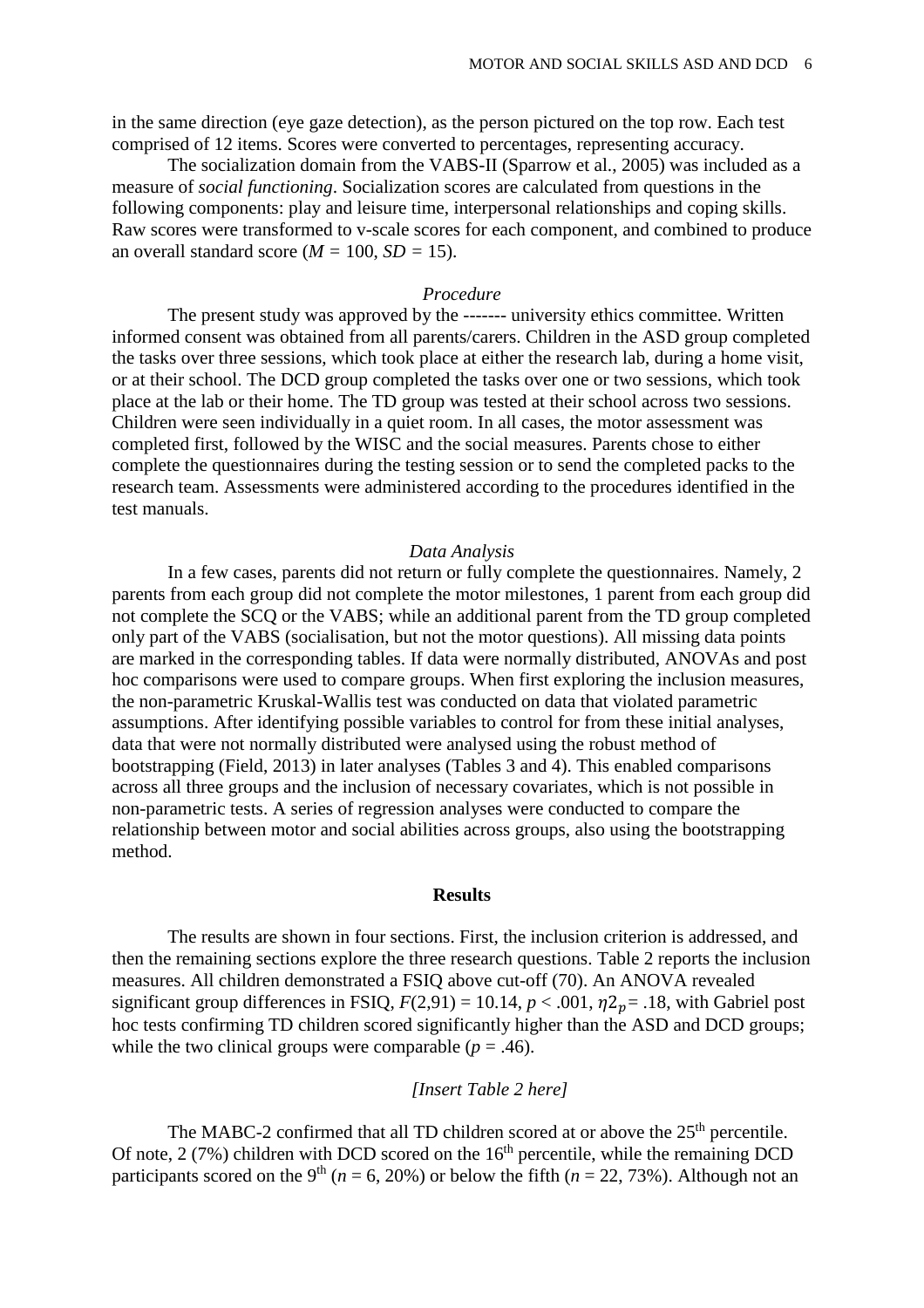inclusion measure for the ASD group, 16 children with ASD (53%) scored at or below the 16<sup>th</sup> percentile. The Kruskal-Wallis test revealed that motor skill was significantly different across groups,  $H(2) = 56.62$ ,  $p < .001$ . Mann-Whitney tests confirmed the DCD and ASD groups scored significantly lower than the TD group,  $U = 465.00$ ,  $Z = -6.93$ ,  $p < .001$ ,  $r = -$ .89;  $U = 207.50$ ,  $Z = -4.20$ ,  $p < .001$ ,  $r = -.52$ , respectively; while children with DCD had poorer motor skill than the ASD group,  $U = 154.00$ ,  $Z = -4.41$ ,  $p < .001$ .  $r = -.56$ .

The SCQ results confirmed that all children with ASD scored above the cut-off of 15 and all TD children scored below cut-off. Only 5 children with DCD (17%) scored above the SCQ cut-off. Significant group differences were found for the SCQ, *F*(2,89) = 136.70, *p* < .001,  $\eta_2$  = .76. Post hoc analyses (all  $p < .001$ ) revealed that the TD group had significantly fewer autism-related symptoms than the DCD and ASD groups, with the DCD group also showing significantly fewer symptoms than the ASD group.

## *1. Do parents report delayed achievement of motor milestones in children with ASD and DCD, compared to parents of TD children?*

Figure 1 displays the average age at which parents reported their child to have first crawled, stood unassisted, and walked alone. Although 33 parents in the TD group, 28 in the ASD and 28 in the DCD group returned the questionnaire, some parents left the boxes blank when they failed to recall when the milestone occurred. Percentage of parental recall success was: TD: 85% for crawling, 90% for standing, 94% for walking; ASD: 75% crawling, 71% standing, 79% walking; DCD: 86% crawling, 86% standing, 93% walking. Seven parents of children with DCD (23%) reported that their child did not crawl at all, as did 2 parents of children with ASD (7%); in contrast to the TD children who all acquired this skill.

## *[Insert Figure 1 here]*

A mixed ANOVA revealed there was a significant main effect of the time at which milestones were achieved,  $F(2, 120) = 201.80$ ,  $p < .001$ ,  $\eta_2 = 77$ , and a significant effect of group,  $F(2, 62) = 6.36$ ,  $p = .003$ ,  $\eta_2 = .17$ . Pairwise comparisons revealed no significant differences between the TD and ASD groups ( $p = .09$ ) or the ASD and DCD groups ( $p = .61$ ); however, differences were found between the TD and DCD groups  $(p < .001)$ . Lack of an interaction,  $F(4, 124) = .44$ ,  $p = .78$ ,  $\eta_2 = .01$ , indicated all groups completed the milestones in the same order.

## *2a. Are school-aged children with ASD and DCD impaired in both motor and social skills in comparison to TD children? 2b. Can they be distinguished from each other based on these abilities?*

Performance on the motor and social measures for each group is shown in Table 3. Measures were bootstrapped and analysed using univariate analyses of covariance (ANCOVAs), including FSIQ as the covariate unless otherwise noted. Age was not included as a covariate in these analyses of group differences, as the three groups were matched by mean age and no significant correlations were found between age and the reported measures in Table 3. Significance values were based on Bonferroni-corrected values for multiple comparisons,  $p = 0.006$ . After controlling for FSIQ, there was a significant effect of group on motor competency as measured by the MABC-2 total standard score,  $F(2, 91) = 52.74$ ,  $p <$ .001,  $\eta_2^p = .54$ , VABS Gross,  $F(2, 87) = 25.13$ ,  $p < .001$ ,  $\eta_2^p = .37$ , and VABS Fine motor skill,  $F(2,87) = 24.89$ ,  $p < .001$ ,  $\eta_2 = .36$ . Post-hoc tests revealed the DCD and ASD groups scored lower than the TD group on all motor measures (*p*s < .001). The ASD and DCD groups were similar on the VABS Gross motor scores  $(p = .15)$  and VABS Fine motor scores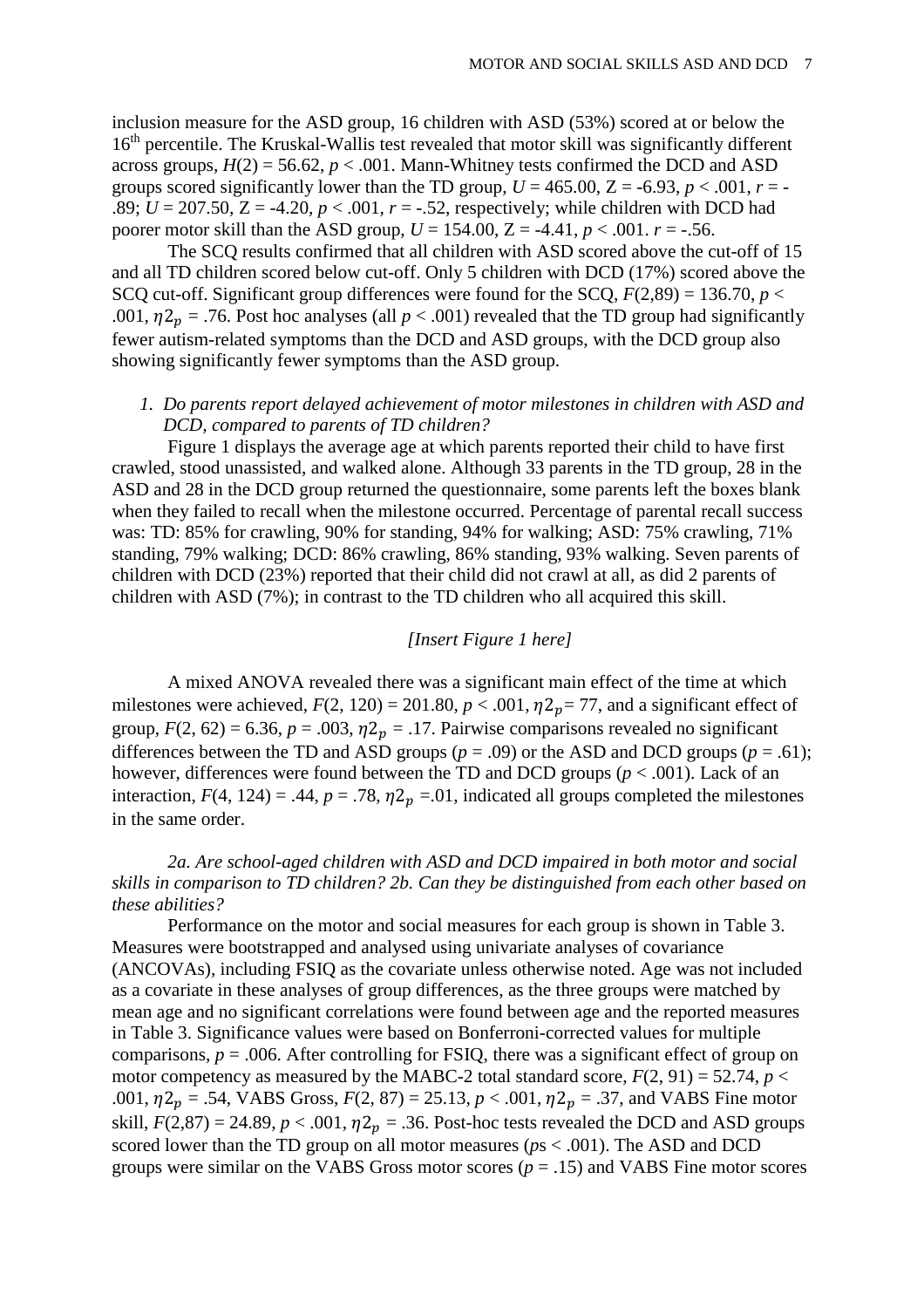$(p = .15)$  but, as before, the DCD group scored lower than the ASD group on the MABC-2  $(p = .15)$  $< .001$ ).

### *[Insert Table 3 here]*

Analyses of the Benton measure of face processing revealed a significant effect of group after controlling for FSIQ,  $F(2,91) = 5.28$ ,  $p = .01$ ,  $\eta_2 = -10$ . Post-hoc tests demonstrated that children with DCD scored significantly below the TD group ( $p = .002$ ), as did the ASD group when compared to the TD group  $(p = .01)$ . Comparisons of the ASD and DCD groups revealed no significant differences ( $p = .44$ ) on the Benton. The Bruce measures of face processing violated assumptions for parametric tests even after bootstrapping data.<sup>2</sup> Kruskal-Wallis tests revealed significant group differences for Expression Match,  $H(2)$  = 11.73,  $p = .003$ , and Sound Match,  $H(2) = 19.26$ ,  $p < .001$ , but not Gaze Match,  $H(2) = 8.92$ ,  $p = 0.02$ , when employing the strict Bonferroni correction. Mann-Whitney tests followed up these group comparisons. The ASD and DCD groups scored significantly lower than the TD group on the Expression Match task,  $U = 395.00$ ,  $Z = -1.96$ ,  $p = .03$ ,  $r = -.42$  (ASD),  $U =$ 290.50,  $Z = -3.38$ ,  $p < .001$ ,  $r = -0.42$  (DCD); the Sound Match task,  $U = 304.50$ ,  $Z = -3.32$ ,  $p = 3.32$  $< .001$ ,  $r = -.41$  (ASD),  $U = 233.00$ ,  $Z = -4.26$ ,  $p < .001$ ,  $r = -.53$  (DCD); and the Gaze Match task,  $U = 361.50$ ,  $Z = -2.73$ ,  $p = .003$ ,  $r = -.34$  (ASD),  $U = 368.00$ ,  $Z = -2.63$ ,  $p = .004$ ,  $r = -$ .33 (DCD). Comparison of the ASD and DCD groups revealed no significant differences on any of these tasks,  $U = 354.00$ ,  $Z = -1.49$ ,  $p = .14$ ,  $r = -0.44$  (Expression Match),  $U = 398.50$ ,  $Z = 14$  $= -.80, p = .42, r = -.10$  (Sound Match), and  $U = 431.50, Z = -.30, p = .76, r = -.04$  (Gaze Match).

The final parent-report social measures in Table 3 met ANCOVA assumptions. After controlling for FSIQ, there was a significant effect of group on autism-related symptomology as measured by the SCQ,  $F(2, 88) = 108.21$ ,  $p < .001$ ,  $\eta_2 = .71$ , and social functioning as measured by the VABS Socialisation,  $F(2, 88) = 43.74$ ,  $p < .001$ ,  $\eta_2 = .50$ . Post hoc tests revealed a similar pattern for SCQ and VABS measures, in that both the ASD and DCD groups were significantly more impaired (scoring higher on the SCQ, lower on the VABS; corresponding with rating scales) than the TD group ( $p < .001$ ). Direct comparison of the ASD and DCD groups demonstrated significant group differences, with the ASD group being identified by parents as presenting with more difficulties than the DCD group ( $p < .001$ ).

### *3. Does the relationship between motor and social skills differ between groups?*

 $\overline{a}$ 

To answer the final research question, motor ability was entered as a predictor of three social outcome measures, namely the Bruce Expression Match, Bruce Gaze Match, and VABS Socialisation scale (one regression for each task). Due to the VABS Gross and Fine motor scores being highly correlated, and thus violating the assumption of multicollinearity for regression analyses, the two scores (Gross and Fine) were combined to form a 'VABS Motor Composite'. This composite score was used as the motor predictor variable for each regression<sup>3</sup>. Further, age was entered as a predictor and also FSIQ because the groups differed slightly on the latter measure.

<sup>&</sup>lt;sup>2</sup> Levene's test revealed unequal variances. However, parametric tests were initially conducted on these measures to examine the role of IQ as a covariate. The covariate did not significantly predict performance on any of the Bruce measures. Therefore, non-parametric results are reported in the text.

<sup>&</sup>lt;sup>3</sup> The VABS motor composite score was used for the regressions shown in Table 4 instead of the MABC-2 scores because the latter was used as an inclusion measure for group membership. Therefore, when entered into regressions the MABC-2 and Group variables were highly correlated (.90) for the TD and DCD comparisons, violating test assumptions. However, note that when the MABC-2 scores were included the same pattern of results as shown in Table 4 (a relationship between motor and socialisation for all groups) was evident.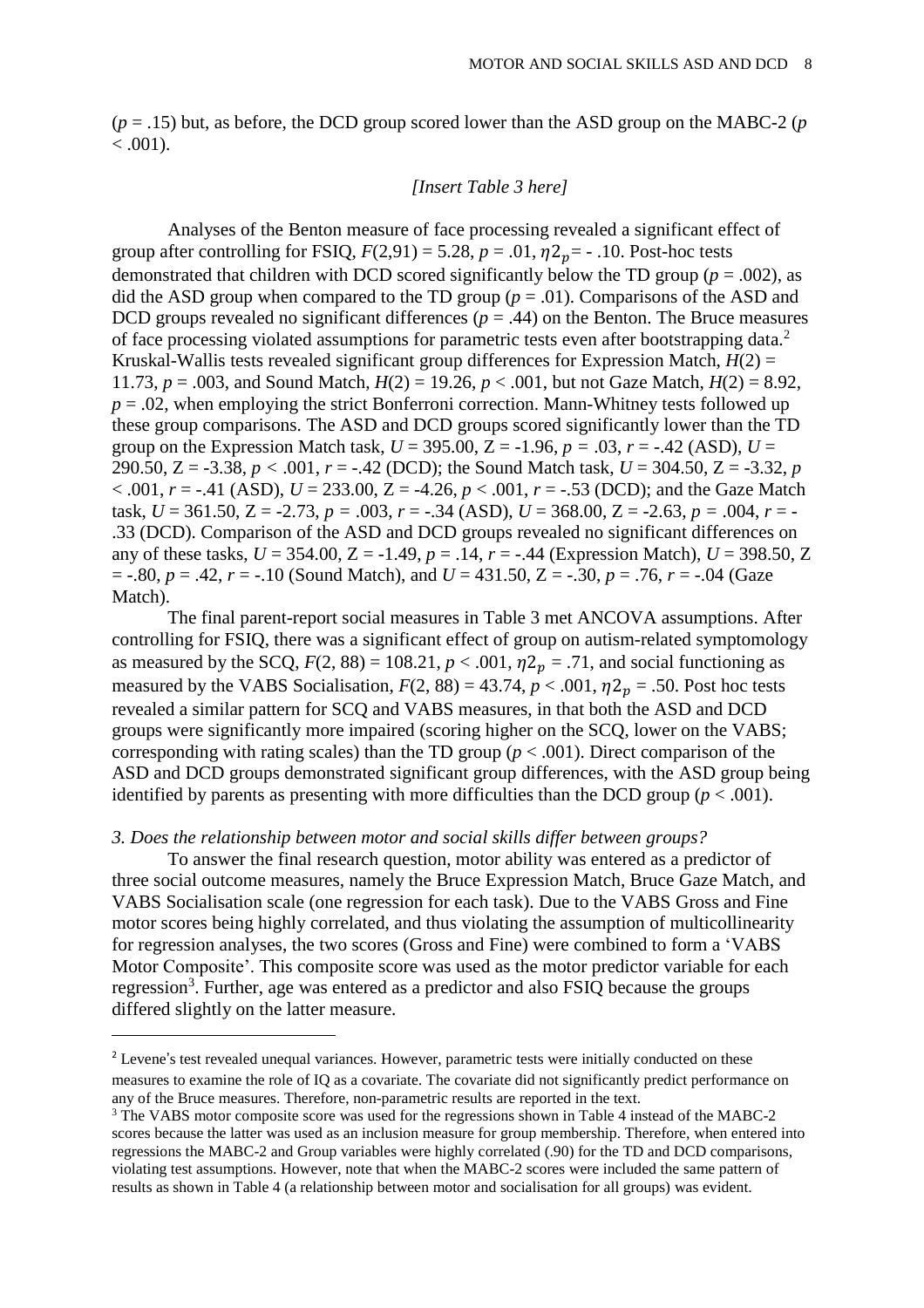Only three outcome measures were selected to reduce the number of statistical comparisons made. These variables included measures of face processing (Bruce; expression and gaze) and social functioning in the broader sense (VABS Socialization domain). The VABS manual highlights that the gross and fine motor scales are moderately correlated with the Socialization domain ( $r = .44$  and .56, respectively) for children aged 2-6 years of age. These data were unfortunately not available for the age range used in the present study; however these correlations should be kept in mind when interpreting the regression results. The Bruce measures were selected on the basis of the results in Table 3 whereby, although not statistically significant, the mean scores demonstrated relatively weaker performance on Expression Match for those with DCD compared to the ASD group, and on Gaze Match for those with ASD compared to the DCD group. A group variable was entered into Step 2 of each regression in order to compare groups on the relationships between motor and social skills. Thus, for each of the three outcome measures, three regressions were conducted in order to make all possible group comparisons (TD *vs.* ASD, TD *vs.* DCD, ASD *vs.* DCD), resulting in a total of 9 regressions (the significance of each final model was assessed against a Bonferroni-corrected value of  $p = .006$ ). Summary details of these regressions are provided in Table 4. To remain concise, only significant results are discussed.

After taking into consideration the Bonferroni correction, no significant results were evident for the Bruce Expression Match regressions. Only the Bruce Gaze Match regression comparing the TD and ASD groups was significant,  $F(4, 57) = 4.16$ ,  $p = .005$ , predicting 23% of the variance overall, but motor skill and group membership were not significant predictors.

### *[Insert Table 4 here]*

All regressions models were significant for the VABS Socialization outcome. Comparing the TD and ASD groups,  $F(4, 57) = 28.33$ ,  $p < .001$ , the model predicted 67% of the variance overall. The TD and DCD comparison,  $F(4, 57) = 12.54$ ,  $p < .001$ , revealed the final model predicted 47% of the variance; while for the ASD and DCD comparison, *F*(4, 53)  $= 11.76$ ,  $p < .001$ , the model predicted 47% of the variance. As can be seen in Table 4, age and FSIQ were not found to be significant predictors. However, motor ability was a significant predictor in each regression. Including the group comparison at Step 2 resulted in a better model fit overall (represented by a significant change in  $\mathbb{R}^2$  at Step 2,  $p = .05$ ) for only the TD *vs* ASD and the ASD *vs* DCD analyses; and the group standardized co-efficient was significant in both cases, indicating that group differences still existed after accounting for the role of motor skill on socialization. Interestingly, group differences did not remain between TD and DCD children after controlling for the role of motor skill on socialization, suggesting that any impact of group was already accounted for by the variable entered at the previous step (i.e., motor ability). Investigating this further, Figure 2 shows the relationship between motor ability and VABS socialization for each group. For TD children, the correlation between motor and social skills was not significant ( $r = .26$ ,  $p = .14$ ), and only 7% of the variance in socialization was explained by motor performance.

## *[Insert Figure 2 here]*

However, the relationship between motor and social skill was found to be significant for children with ASD ( $r = .36$ ,  $p = .05$ ), and children with DCD ( $r = .41$ ,  $p = .02$ ). Figure 2 shows a linear trend whereby for the ASD group 13% of the variance in socialization scores was explained by the motor composite; this rose to 17% for the DCD group.

### **Discussion**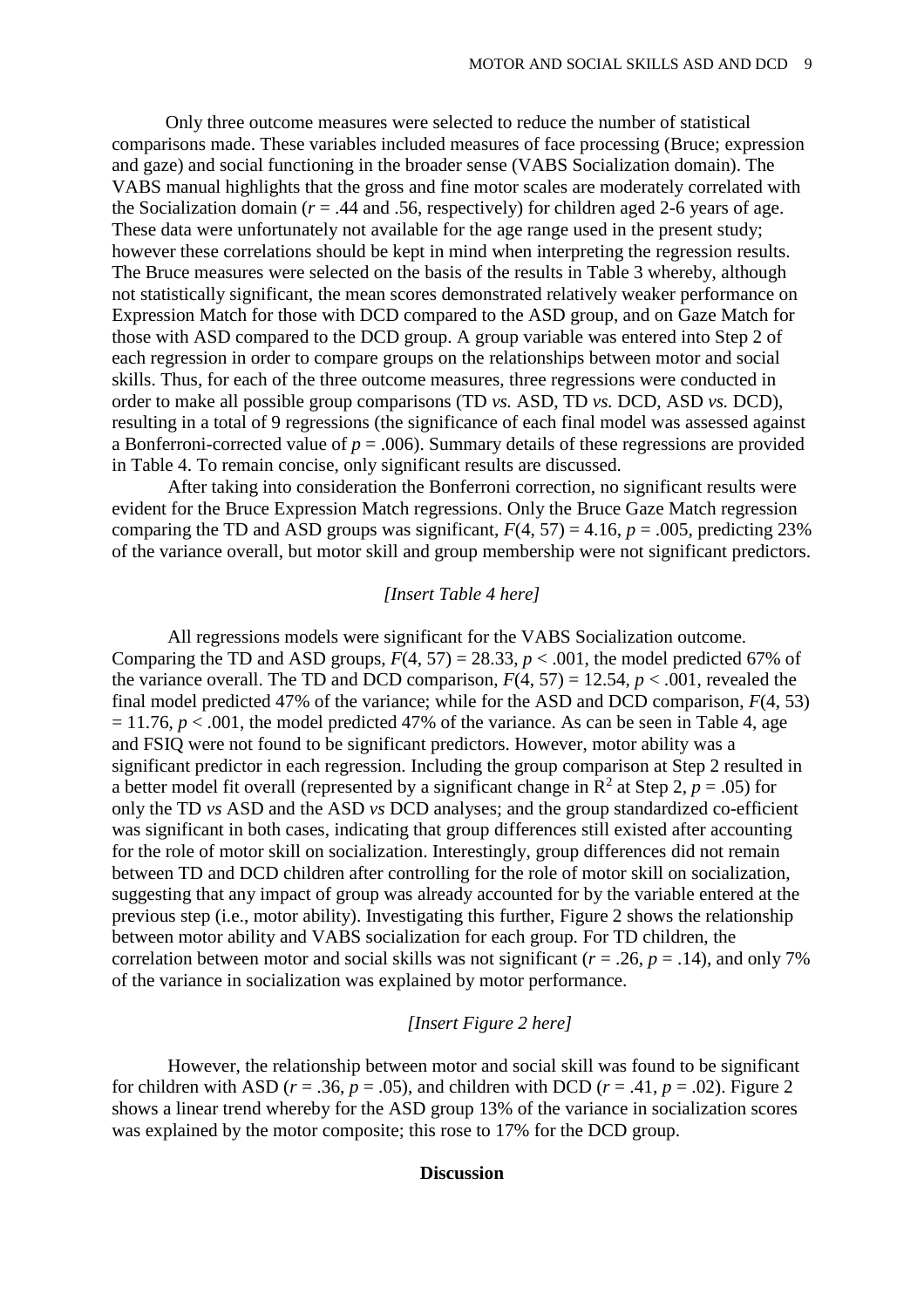To the best of our knowledge, the present study provides the first comprehensive account, and direct comparison, of the motor and social abilities of children with ASD, DCD, and TD children. A rigorous method of confirming diagnoses, and eliminating additional cooccurring diagnoses, was employed and the groups were tightly matched for SES and overall mean age.

The first research question addressed early motor skill. The findings highlighted how children with DCD, and to a lesser extent, children with ASD, can be distinguished from their peers in terms of early motor development. Both clinical groups were reported to, on average, reach key motor milestones (crawling, standing, walking) later than their peers, although this delay was only significant for children with DCD. It was noteworthy that 23% of children in the DCD group and 7% of those in the ASD group did not learn to crawl at all. Crawling and walking independently, both of which were delayed in comparison to the TD group, enables self-initiated exploration of the environment from a young age (Clearfield, 2011). As well as providing opportunities for the child to make decisions based on movement, and strengthening bilateral coordination and muscle tone in the process, early movement has implications for social development (Kretch, Franchak & Adolph, 2014). Therefore, the next step was to determine whether children with ASD or DCD were distinguishable from their peers in current motor and social performance, and whether there was any notable overlap across the two disorders.

As anticipated, those with a core motor impairment (DCD) performed consistently worse on all motor measures. Children with ASD also performed significantly poorer than their TD peers on the motor assessment and were rated as similar to the DCD group on the VABS Gross and Fine motor questions. Furthermore, over half of the ASD group met the cut-off for motor difficulties on the MABC-2 (Henderson et al., 2007). These observations suggest that co-occurring motor problems are evident in a substantial proportion of the ASD population, and provide support for previous findings of motor difficulties in this group (Green et al., 2009; McPhillips et al., 2014; Staples & Reid, 2010).

Similarly, children with ASD and those with DCD were noticeably worse on the face processing measures compared to their TD peers, who consistently outperformed the two clinical groups in line with our predictions. The fact that the ASD and DCD groups performed similarly to each other on both the Benton face processing measure and all of the Bruce measures (expression, speech sound and gaze; Bruce, 2000) suggests that children with DCD do have problems with processing social information. While it was anticipated that the ASD group would have difficulties with face processing (e.g., Adolphs et al., 2001; Harms et al., 2010), it was not predicted initially that the DCD group would perform so similarly on these measures. The parental-report measures further add to the performance-based assessments by providing an indicator of social functioning in the broader sense (e.g., interacting with peers). Children in the ASD group were rated as scoring more poorly than both the TD and DCD groups on the SCQ and VABS Socialization, as predicted, with the DCD group scoring at an intermediate level between the TD and ASD groups. While five children with DCD scored above the cut-off on the SCQ, difficulties reported by parents in socialization in the DCD group were not generally as marked as those seen in the ASD group.

The final stage of analysis aimed to determine the specific relationship between motor and social abilities. While motor skill was not found to predict face processing abilities, in terms of expression or gaze matching, it would appear that motor skill has predictive value (predicting between 27-49% of the variance in all regressions) in relation to socialization (i.e. relating to peers, play and leisure time). Follow up analyses on each individual group revealed that motor skill was significantly correlated with social behaviour for only the ASD and DCD groups, predicting 13% and 17% of the variance, respectively. Collectively, these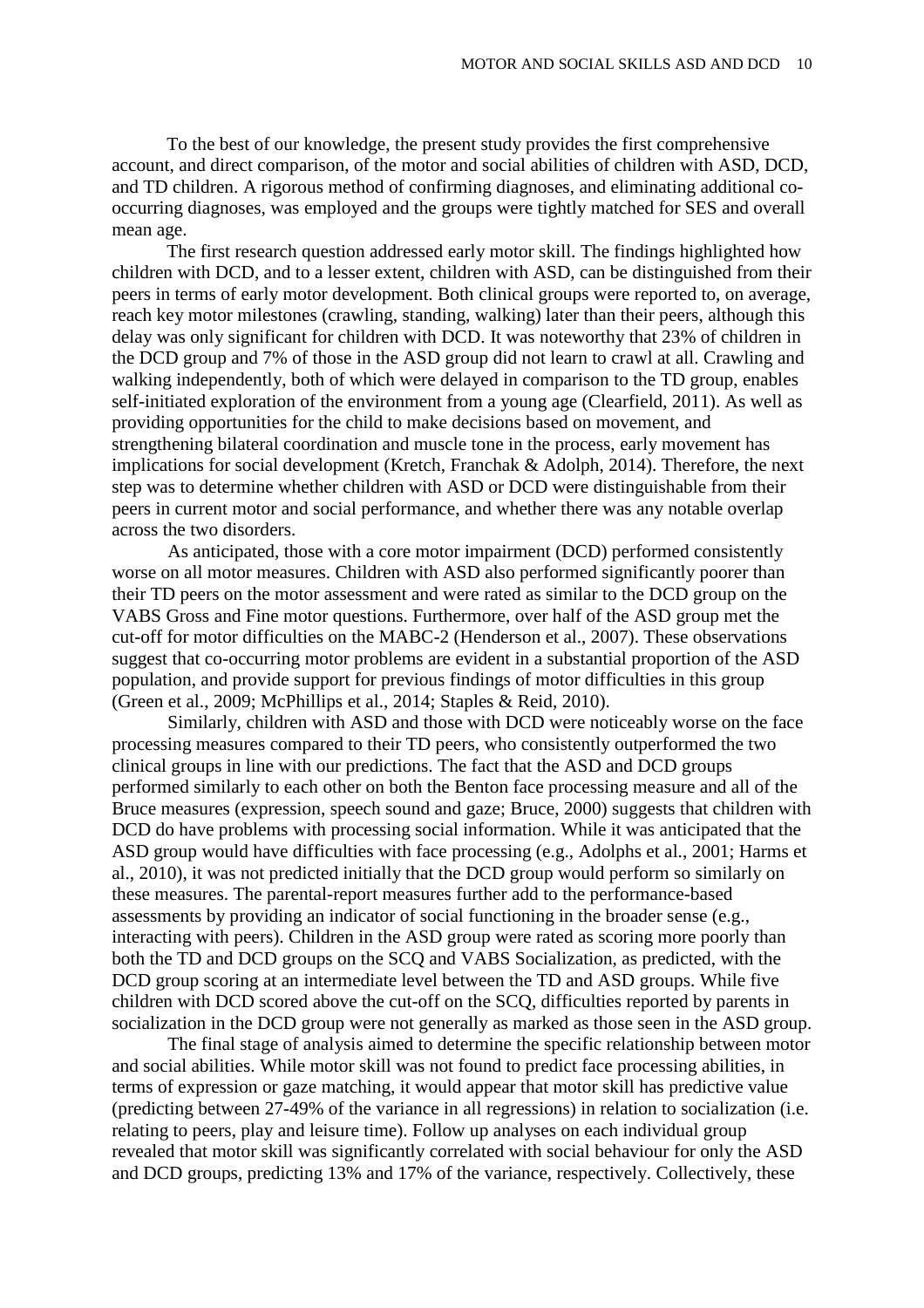findings highlight that while overlapping characteristics are evident in the ASD and DCD groups, motor skill plays a slightly more pronounced role in influencing social behaviour in children with DCD. This motor and social link has been suggested in previous studies of children with DCD (Dewey et al., 2002; Smyth & Anderson, 2000) but had not been specifically tested previously. However, it is noteworthy that other factors would appear to be influencing social behaviour to a certain degree in all groups, as a large proportion of variance is left unexplained.

The lack of a relationship between motor and social skills in the TD group should be treated with a degree of caution, as it was noted that many children in this group were performing at ceiling on the motor scales. Thus, a restricted range of motor scores for TD children could partly explain this result. Moreover, a lack of a relationship between motor skill and face processing abilities in general could be due to the age range. It may be that the link is tighter in early development, as infants start to explore their environment and interact with others (Campos et al., 2000). The dynamic systems framework suggests that the motor and cognitive systems follow a similar developmental timetable in early childhood (Diamond, 2000). The current findings provide support for this interrelatedness across systems in an ASD and DCD populations. In this sense, a practical implication of the findings can be raised in terms of support. There is a clear need to consider a wide range of functioning when working with children with ASD or DCD, and not to focus solely on the diagnostic criteria, to be able to identify possible secondary consequences of the known 'core' disorder or even undiagnosed co-occurring difficulties. Taking an all-encompassing approach will ensure the child's full range of needs can be targeted appropriately and it may be that improvement in one area will have repercussions for another. Related to intervention, the findings suggest that delayed achievement of motor milestones could be used as an early marker of later motor difficulties.

Although the findings provide a comprehensive profile of each group, limitations can be identified. Some parents struggled to retrospectively recall the time at which their child completed a particular motor milestone. In any cases where the parent was unsure, these data were left blank. If a full dataset had been collected this measure could have been used to determine the relationship between early motor skill and later outcomes. Future research could aim to gather these data prospectively or focus on a younger age group, in the hope that parents can recall this early information more easily. Another limitation of the study was the use of scales from the same parent questionnaire - VABS motor and socialization domains in the regression analyses that explored the relationship between motor and social skills. As highlighted in the results section, these two domains have been shown to be moderately correlated for younger children in validation studies of the VABS. Therefore, future research would benefit from considering other measures of motor skill and their relation to social functioning, and extending this work further to consider these relations over time, rather than at one time-point. Distinctions between the role of fine and gross motor abilities in relation to social skills would also be of interest.

To conclude, using a cross-syndrome comparison approach revealed overlapping profiles in ASD and DCD, despite the two groups being identified as 'pure' cases (i.e., no cooccurring diagnoses). However, as a whole, the two disorders remain distinct in the severity of their core difficulty; namely children with ASD are rated as lower in social functioning and children with DCD present with more pronounced motor difficulties. Nevertheless, motor skill has a significant impact on social behaviour for children with DCD and, to a lesser extent, children with ASD. The identification of motor problems in early development could therefore have an important impact on later motor and social skills, and could provide opportunities for earlier intervention for those at risk of developmental difficulties.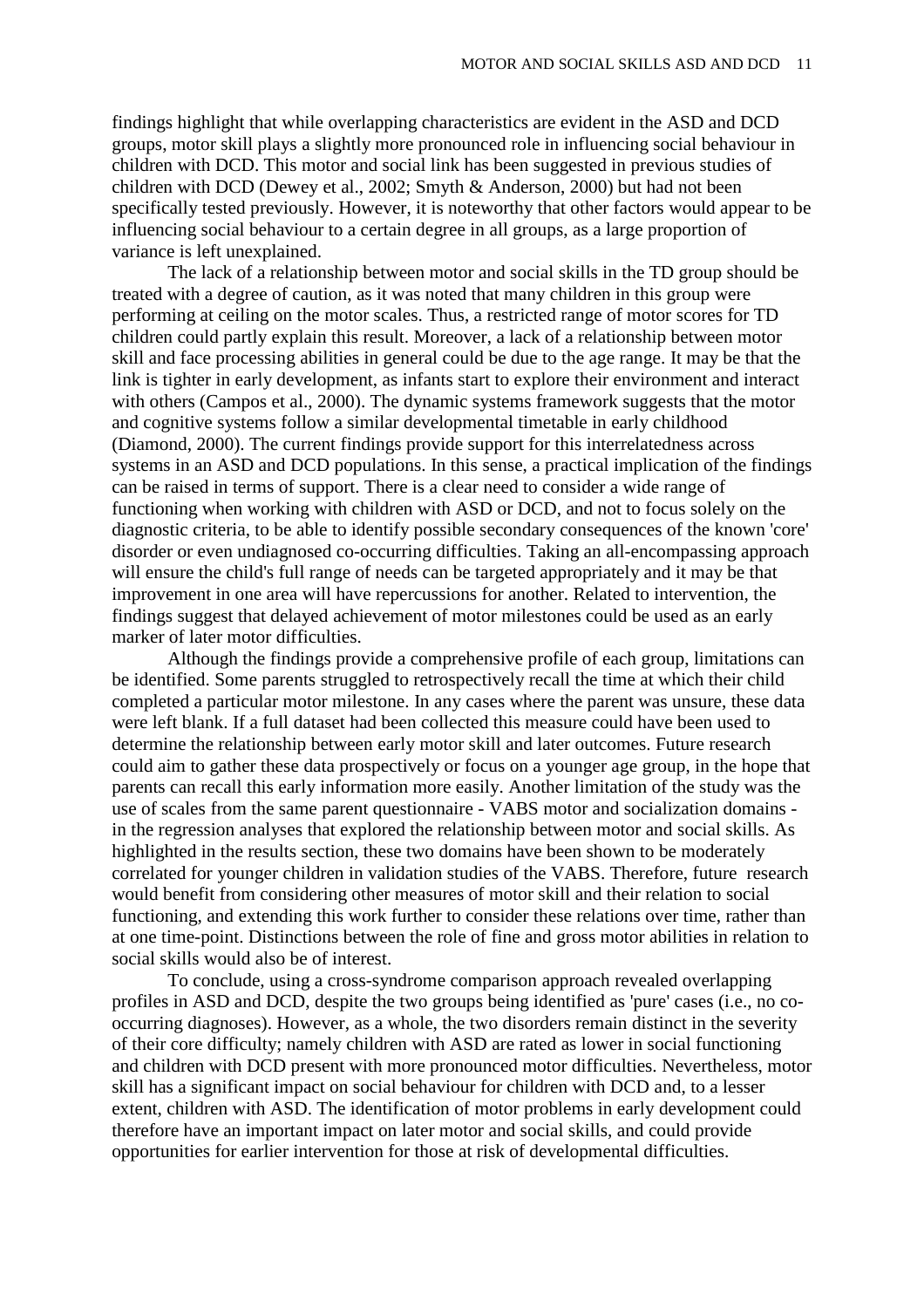### **Acknowledgements**

This research was supported by a grant from The Leverhulme Trust (RPG-2012-742) to E. Hill at Goldsmiths, University of London. Special thanks go to all the children, parents, and schools that participated in the research described here. We are also grateful for the assistance of Fiona Boyd, Katie Fall, and Andreea Istrate in collecting and inputting data.

## **References**

- Adolphs, R., Sears, L., & Piven, J. (2001). Abnormal processing of social information from faces in autism. *Journal of Cognitive Neuroscience*, *13*, 232-240.
- American Psychiatric Association. (2013). *Diagnostic and statistical manual of mental* disorders (DSM, 5<sup>th</sup> ed.). Arlington, VA: American Psychiatric Association.
- Annaz, D., Karmiloff-Smith, A., Johnson, M. H., & Thomas, M. S. (2009). A cross-syndrome study of the development of holistic face recognition in children with autism, Down syndrome, and Williams syndrome. *Journal of Experimental Child Psychology*, *102*, 456-486.
- Ashwin, C., Hietanen, J. K., & Baron-Cohen, S. (2015). Atypical integration of social cues for orienting to gaze direction in adults with autism. *Molecular Autism*, *6*, 5.
- Benton, A., Hamsher, K., Varney, N. R., & Spreen, O. (1983). *Benton Test of Facial Recognition.* New York: Oxford University Press
- Bhat, A. N., Landa, R. J., & Galloway, J. C. C. (2011). Current perspectives on motor functioning in infants, children, and adults with autism spectrum disorders. *Physical Therapy*, *91*, 1116-1129.
- Blank, R., Smits-Engelsman, B., Polatajko, H., & Wilson, P. (2011). European Academy for Childhood Disability (EACD): Recommendations on the definition, diagnossi and intervention of developmental coordination disorder (long version). *Developmental Medicine and Child Neurology, 54*, 54-93
- Brouwer, S. I., van Beijsterveld, C. E. M., Bartels, M., Hudziak, J. J. & Boomsma, D. I. (2006). Influences on achieving motor milestones: A twin singleton study. *Twin*

*Research and Human Genetics, 9,* 424–430*.*

- Bruce, V., Campbell, R. N., Doherty-Sneddon, G., Import, A., Langton, S., McAuley, S. & Wright, R. (2000). Testing face processing skills in children. *British Journal of Developmental Psychology, 18*, 319-333.
- Campos, J. J., Anderson, D. I., Barbu-Roth, M. A., Hubbard, E. M., Hertenstein, M. J., & Witherington, D. (2000). Travel broadens the mind. *Infancy, 1*, 149-219.
- Charman, T., & Baird, G. (2002). Practitioner review: Diagnosis of autism spectrum disorder in 2‐and 3‐year‐old children. *Journal of Child Psychology and Psychiatry*, *43*, 289-305.
- Chen, Y. W., Tseng, M-H., Hu, F-C., & Cermak, S. A. (2009). Psychosocial adjustment and attention in children with developmental coordination disorder using different motor tests. *Research in Developmental Disabilities, 30*, 1367-1377.
- Clearfield, M. W. (2011). Learning to walk changes infants' social interactions. *Infant Behavior and Development, 34*, 15-25.
- Clearfield, M. W., Osborne, C. N., & Mullen, M. (2008). Learning by looking: Infants' social looking behavior across the transition from crawling to walking. *Journal of Experimental Child Psychology*, *100*, 297-307.
- Corbett, B. A., Newsom, C., Key, A. P., Qualls, L. R., & Edmiston, E. K. (2014). Examining the relationship between face processing and social interaction behavior in children with and without autism spectrum disorder. *Journal of Neurodevelopmental Disorders*, *6*, 35.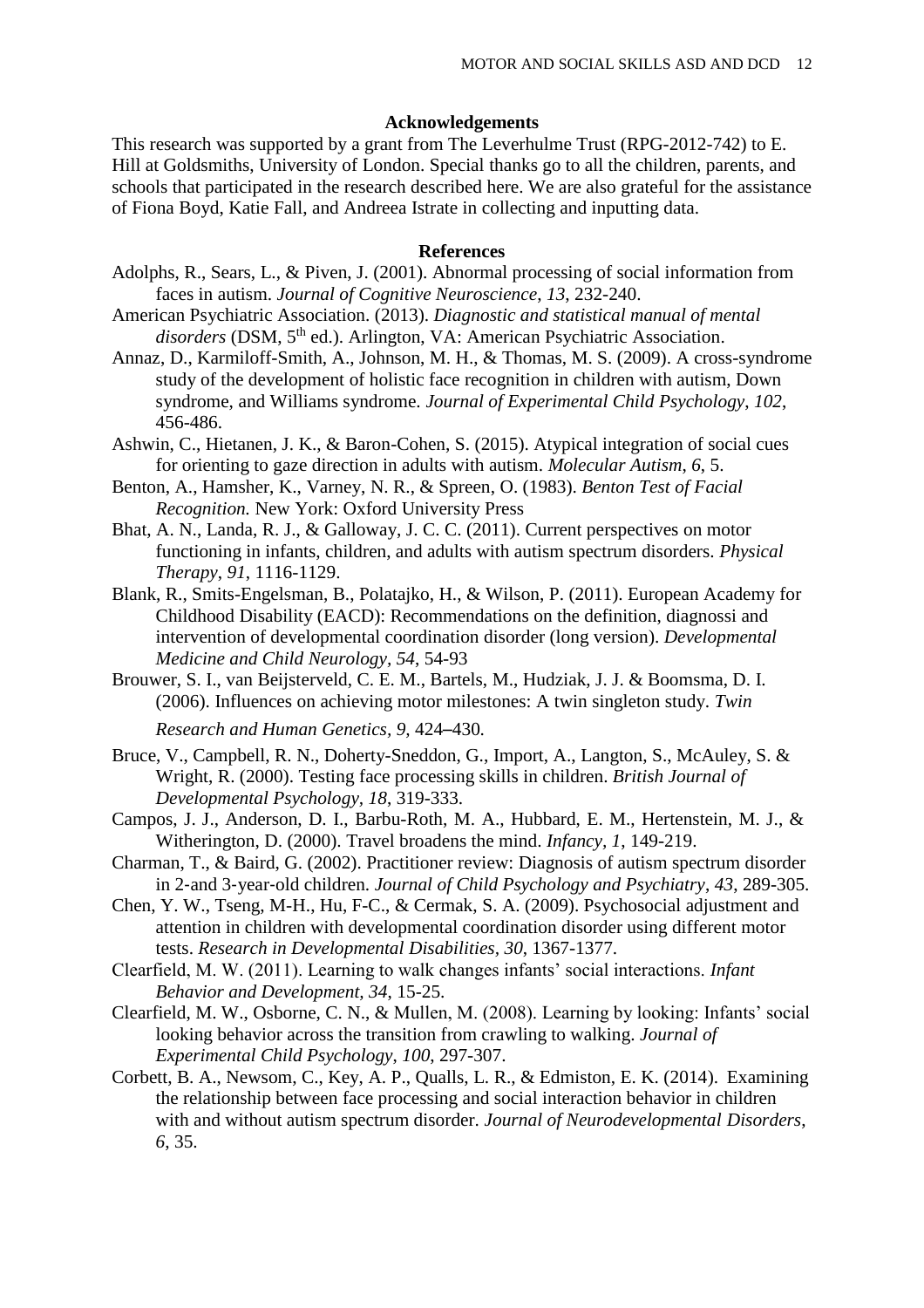- Cummins, A., Piek, J. P., & Dyck, M. J. (2005). Motor coordination, empathy, and social behaviour in school-aged children. *Developmental Medicine and Child Neurology, 47*, 437-442.
- Dawson, G., Webb, S. J., & McPartland, J. (2005). Understanding the nature of face processing impairment in autism: insights from behavioral and electrophysiological studies. *Developmental Neuropsychology*, *27*, 403-424.
- Dewey, D., Kaplan, B. J., Crawford, S. G. & Wilson, B. N. (2002). Developmental coordination disorder: Associated problems in attention, learning, and psychosocial adjustment. *Human Movement Science, 21,* 905-918.
- Diamond, A. (2000). Close interrelation of motor development and cognitive development and of the cerebellum and prefrontal cortex. *Child Development, 1*, 44-56.
- Dyck, M. J., Piek, J. P., Hay, D. A., & Hallmayer, J. F. (2007). The relationship between symptoms and abilities in autism. *Journal of Developmental and Physical Disabilities*, *19*, 251-261.
- Fernald, A., Marchman, V. A. & Weisleder, A. (2013). SES differences in language processing skill and vocabulary are evident at 18 months. *Developmental Science, 16*, 234-248.
- Field, A. (2013). *Discovering Statistics using IBM SPSS Statistics, fourth edition.* London: SAGE Publications.
- Green, D., Charman, T., Pickles, A., Chandler, S., Loucas, T., Simonoff, E. & Baird, G. (2009). Impairment in movement skills of children with autistic spectrum disorders. *Developmental Medicine and Child Neurology, 51*, 311-316.
- Harms, M. B., Martin, A., & Wallace, G. L. (2010). Facial emotion recognition in autism spectrum disorders: a review of behavioural and neuroimaging studies. *Neuropsychology Review, 20*, 290-322.
- Hellendoorn, A., Wijnroks, L., van Daalen, E., Dietz, C., Buitelaar, J. K., & Leseman, P. (2015). Motor functioning, exploration, visuospatial cognition and language development in preschool children with autism. *Research in Developmental Disabilities*, *39*, 32-42.
- Henderson, S. E., Sugden, D. A., & Barnett, A. L. (2007). *Movement Assessment Battery for Children, second edition.* London: The Psychological Corporation
- Hilton, C. L., Zhang, Y., White, M. R., Klohr, C. L., & Constantino, J. (2011). Motor impairment in sibling pairs concordant and discordant for autism spectrum disorders. *Autism*, *16,* 430-441.
- Hirata, S., Okuzumi, H., Kitajima, Y., Hosobuchi, T., Nakai, A., & Kokubun, M. (2014). Relationship between motor skill and social impairment in children with autism spectrum disorders. *International Journal of Developmental Disabilities*, *60*, 251-256.
- Karasik, L. B., Tamis‐LeMonda, C. S., & Adolph, K. E. (2011). Transition from crawling to walking and infants' actions with objects and people. *Child Development*, *82*, 1199- 1209.
- Kretch, K. S., Franchak, J. M. & Adolph, K. E. (2014). Crawling and walking infants see the world differently. *Child Development, 85*, 1503-1518.
- Landa, R., & Garrett-Mayer, E. (2006). Development in infants with autism spectrum disorders: a prospective study. *Journal of Child Psychology and Psychiatry*, *47*, 629- 638.
- LeBarton, E. S. & Iverson, J. M. (2013). Fine motor skill predicts expressive language in infant siblings of children with autism. *Developmental Science, 16*, 1-23.
- Lemerise, E. A., & Arsenio, W. F. (2000). An integrated model of emotion processes and cognition in social information processing. *Child Development*, *71*, 107-118.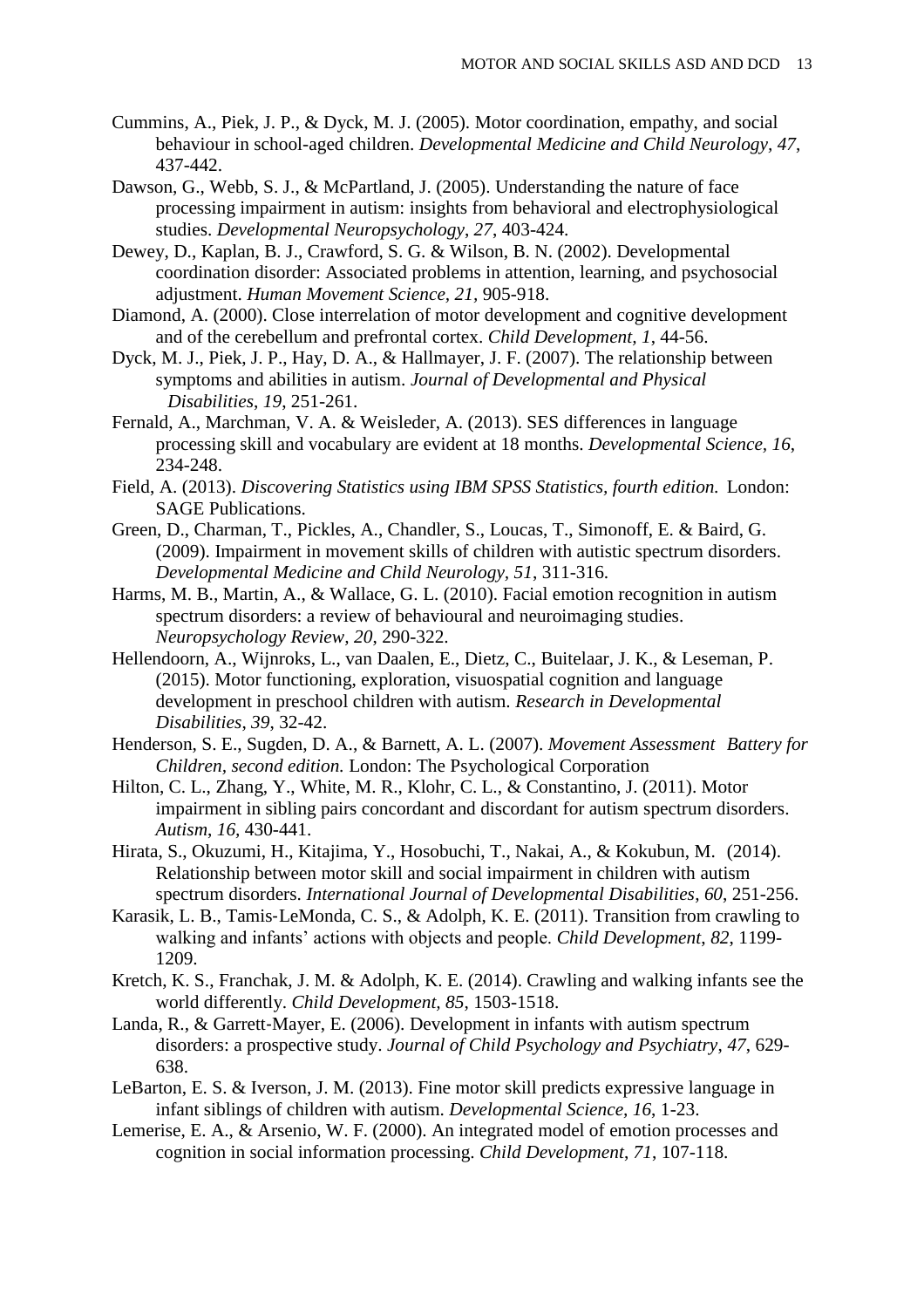- Leonard, H. C., Elsabbagh, M., & Hill, E. L., & The BASIS Team (2014a). Early and persistent motor difficulties in infants at-risk of developing autism spectrum disorder: a prospective study. *European Journal of Developmental Psychology*, *11*, 18-35.
- Leonard, H. C., Bedford, R., Charman, T., Elsabbagh, M., Johnson, M. H., Hill, E. L., & The BASIS Team (2014b). Motor development in children at risk of autism: a follow-up study of infant siblings. *Autism*, *18*, 281-291.
- Leonard, H. C., & Hill, E. L. (2014). Review: the impact of motor development on typical and atypical social cognition and language: a systematic review. *Child and Adolescent Mental Health*, *19*, 163-170.
- Libertus, K., & Needham, A. (2010). Teach to reach: The effects of active vs. passive reaching experiences on action and perception. *Vision Research*, *50*, 2750-2757.
- Lloyd, M., MacDonald, M., & Lord, C. (2013). Motor skills of toddlers with autism spectrum disorders. *Autism*, *17*, 133-146.
- Lord, C., Rutter, M., DiLavore, P. C., Risi, S., Gotham, K. & Bishop, S. (2012). *Autism diagnostic observation schedule, second edition.* Torrance, CA: Western Psychological Services.
- MacDonald, M., Lord, C., & Ulrich, D. (2013). The relationship of motor skills and adaptive behavior skills in young children with autism spectrum disorders. *Research in Autism Spectrum Disorders*, *7*, 1383-1390.
- Poulsen, A. A., Ziviani, J. M., Cuskelly, M., & Smith, R. (2007). Boys with developmental coordination disorder: Loneliness and team sports participation. *American Journal of Occupational Therapy*, *61*, 451-462.
- Riby, D. M., Doherty-Sneddon, G., & Bruce, V. (2008). Exploring face perception in disorders of development: Evidence from Williams syndrome and autism. *Journal of Neuropsychology, 2*, 47-64.
- Rutter, M., Bailey, A., & Lord, C. (2003). *Social Communication Questionnaire.* LA: WPS.
- Smyth, M. M., & Anderson, H. I. (2000). Coping with clumsiness in the school playground: Social and physical play in children with coordination impairments. *British Journal of Developmental Psychology, 18*, 389-413.
- Sparrow, S. S., Cicchetti, D. V. & Balla, D. A. (2005). *Vineland Adaptive Behavior Scales, second edition.* Oxford: NCS Pearson, Inc.
- Wagner, M. O., Bös, K., Jascenoka, J., Jekauc, D., & Petermann, F. (2012). Peer problems mediate the relationship between developmental coordination disorder and behavioural problems in school-aged children. *Research in Developmental Disabilities, 33*, 2072- 2079.
- Wallace, S., Coleman, M., & Bailey, A. (2008). Face and object processing in autism spectrum disorders. *Autism Research*, *1*, 43-51.
- Wechsler, D. (2003). *Wechsler Intelligence Scales for Children, (4th Edition)*. San Antonio, TX: The Psychological Corporation.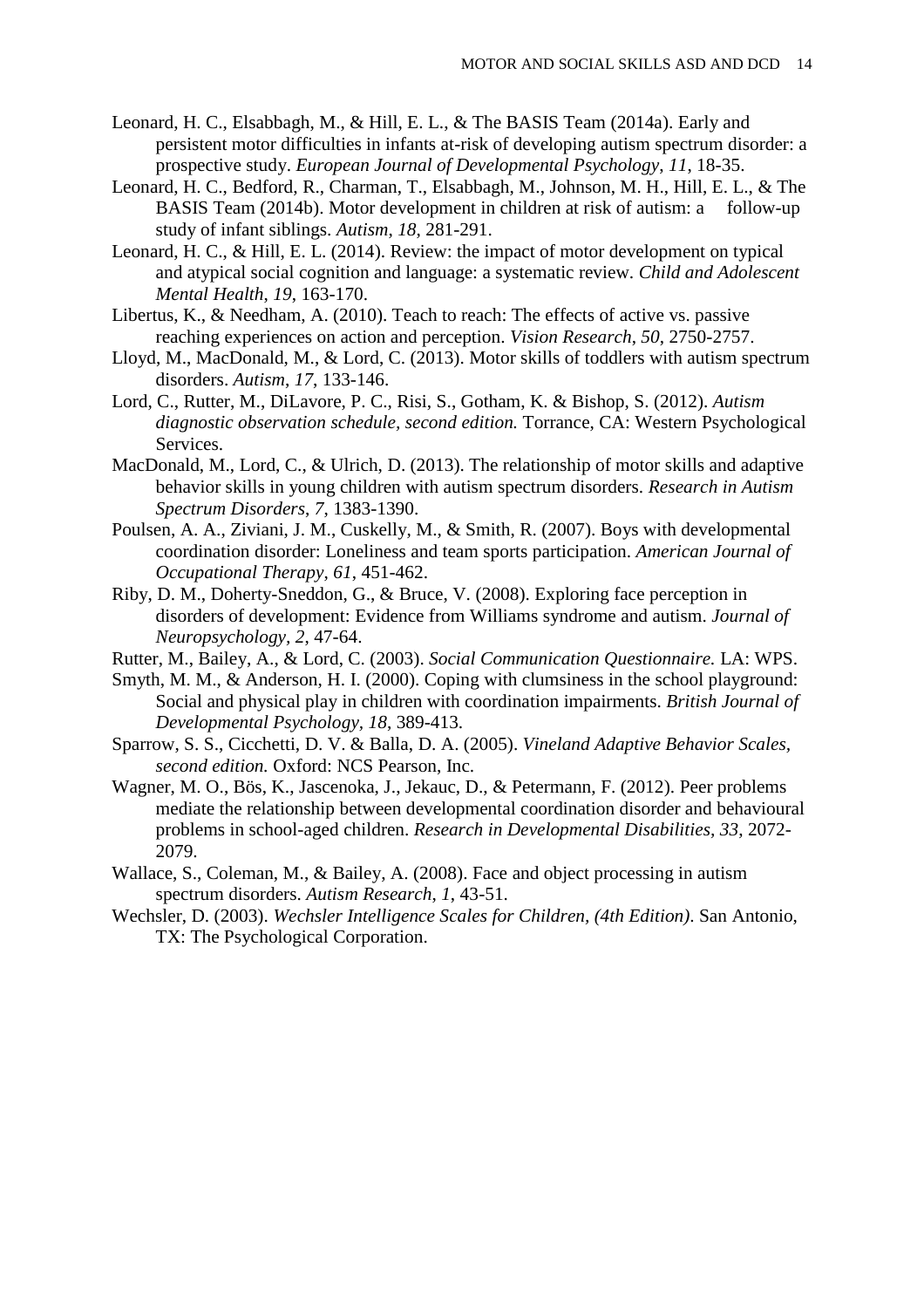|                           | TD<br><b>ASD</b><br>$(n = 35)$<br>$(n=30)$ |                  | <b>DCD</b><br>$(n = 30)$ |  |  |
|---------------------------|--------------------------------------------|------------------|--------------------------|--|--|
| Gender (m;f)              | 26;9                                       | 25:5             | 21:9                     |  |  |
| Age in years              |                                            |                  |                          |  |  |
| Mean $(SD)$               | 9.11(.95)                                  | 8.65(1.18)       | 8.61(1.16)               |  |  |
| Range                     | 7.50-10.74                                 | $7.01 - 10.91$   | $7.04 - 10.90$           |  |  |
| <b>Maternal education</b> |                                            |                  |                          |  |  |
| Mean $(SD)$               | 4.85(1.45)                                 | 4.70(1.46)       | 5.13(1.18)               |  |  |
| Range                     | $2 - 7$                                    | $1 - 7$          | $2 - 7$                  |  |  |
| <b>Paternal education</b> |                                            |                  |                          |  |  |
| Mean $(SD)$               | $5.18(1.31)^a$                             | $4.14(1.53)^{a}$ | 4.86(1.55)               |  |  |
| Range                     | $2 - 7$                                    | $1 - 7$          | $2 - 7$                  |  |  |

## **Table 1.** Background characteristics of the three groups.

*Note.* Parental education was scored based on the education system on a scale from 1 (no qualifications) to 7 (qualified to doctoral level). Scores of 4 and 5 represent further education and degree level status, respectively.  $a_n = 2$  missing data points

## **Table 2.** Mean (SD) and range of scores for the inclusion measures for the three groups.

|                                                                                                             | TD<br><b>ASD</b> |                 | <b>DCD</b>       |  |  |
|-------------------------------------------------------------------------------------------------------------|------------------|-----------------|------------------|--|--|
|                                                                                                             | $(n=35)$         | $(n=30)$        | $(n=30)$         |  |  |
| <b>FSIQ Standard Score</b>                                                                                  |                  |                 |                  |  |  |
| Mean $(SD)$                                                                                                 | 108.22 (10.13)   | 101.03 (14.62)  | 98.43 (13.14)    |  |  |
| Range                                                                                                       | $89 - 127$       | $82 - 127$      | $81 - 126$       |  |  |
| <b>MABC-2 percentile</b>                                                                                    |                  |                 |                  |  |  |
| Mean $(SD)$                                                                                                 | 64.80 (22.07)    | 30.22 (31.92)   | 3.48(4.82)       |  |  |
| Range                                                                                                       | $25 - 98$        | $.01 - 95$      | $.01 - 95$       |  |  |
| <b>SCQ Raw Score</b>                                                                                        |                  |                 |                  |  |  |
| Mean $(SD)$                                                                                                 | $2.79(2.58)^a$   | $22.52(6.08)^a$ | $9.79(6.19)^{a}$ |  |  |
| Range                                                                                                       | $0 - 7$          | $15 - 38$       | $1 - 27$         |  |  |
| <i>Note</i> . FSIQ = Full Scale IQ, Standard Score <i>M</i> 100, <i>SD</i> 15; MABC-2 = Movement Assessment |                  |                 |                  |  |  |

Battery for Children; SCQ = Social Communication Questionnaire. <sup>a</sup> 1 missing data point.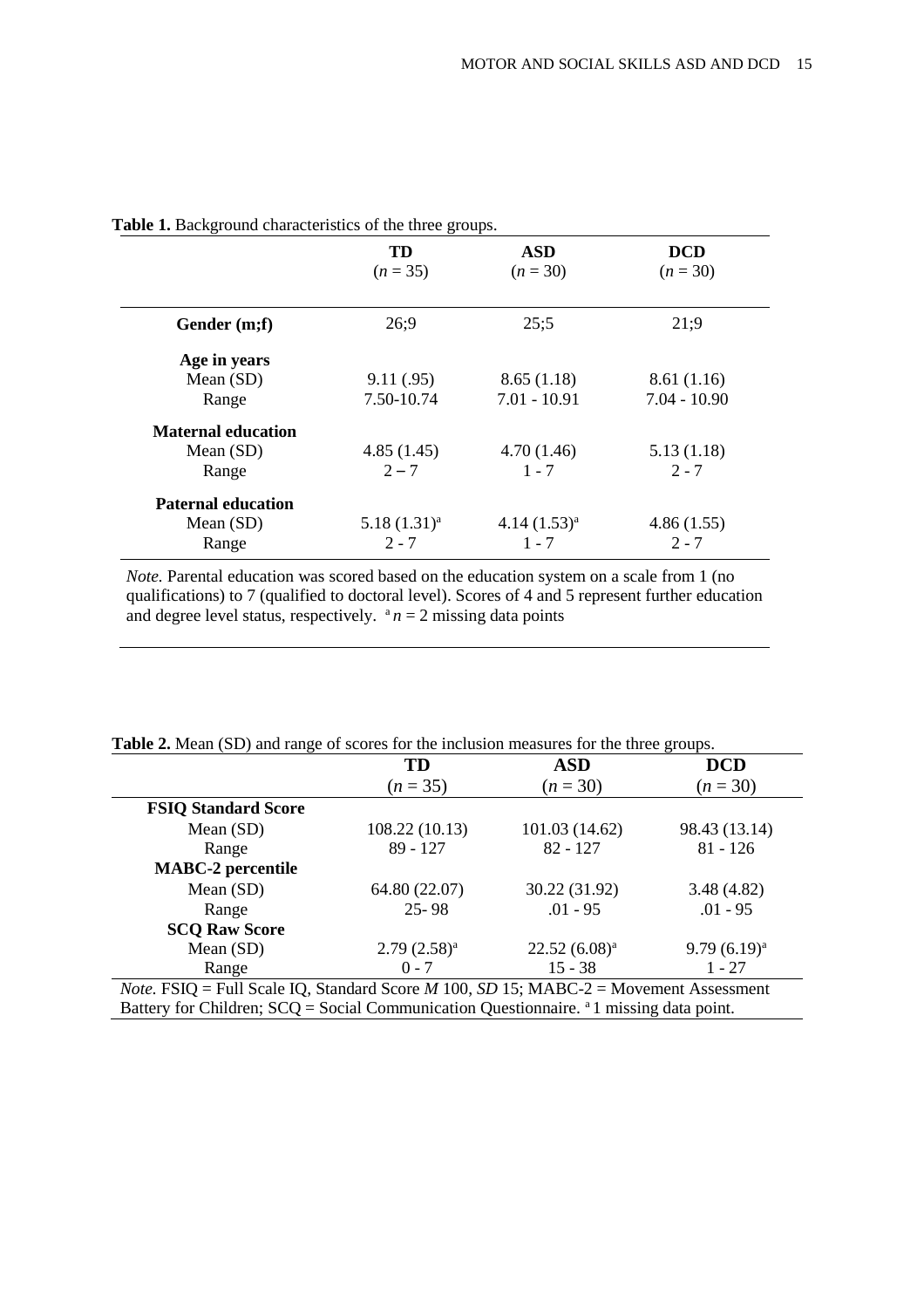|                                                                                       | <b>Table 3.</b> Mean (SD) and range of scores for the three groups on all motor and social measures.<br>TD<br><b>ASD</b> |                  |                  |                         |  |
|---------------------------------------------------------------------------------------|--------------------------------------------------------------------------------------------------------------------------|------------------|------------------|-------------------------|--|
| <b>Measures</b>                                                                       | $(n = 35)$                                                                                                               | $(n = 30)$       | <b>DCD</b>       | Post hoc                |  |
|                                                                                       |                                                                                                                          |                  | $(n=30)$         |                         |  |
| <b>Motor</b> ability                                                                  |                                                                                                                          |                  |                  |                         |  |
| <b>MABC-2 Total SS</b>                                                                |                                                                                                                          |                  |                  |                         |  |
| Mean (SD)                                                                             | 11.40(2.07)                                                                                                              | 7.50(3.74)       | 3.37(1.99)       | TD > ASD >              |  |
| Range                                                                                 | $8 - 16$                                                                                                                 | $1 - 15$         | $1 - 7$          | <b>DCD</b>              |  |
| <b>VABS Gross Motor Raw</b><br>Score†                                                 |                                                                                                                          |                  |                  |                         |  |
| Mean (SD)                                                                             | 79.60 $(1.14)^{b}$                                                                                                       | $72.55(6.71)^a$  | 69.89 $(4.75)^a$ | $(ASD =$                |  |
| Range                                                                                 | 75-80                                                                                                                    | 60-80            | 60-78            | $DCD$ <td< td=""></td<> |  |
| <b>VABS Fine Motor Raw</b>                                                            |                                                                                                                          |                  |                  |                         |  |
| Score†                                                                                |                                                                                                                          |                  |                  |                         |  |
| Mean (SD)                                                                             | 70.73 $(1.86)^b$                                                                                                         | 60.65 $(9.70)^a$ | $57.21 (6.33)^a$ | $(ASD =$                |  |
| Range                                                                                 | 65-72                                                                                                                    | $46 - 75$        | $43 - 71$        | $DCD$ < $TD$            |  |
|                                                                                       |                                                                                                                          |                  |                  |                         |  |
| <b>Social functioning</b>                                                             |                                                                                                                          |                  |                  |                         |  |
| <b>Benton Raw Score</b>                                                               |                                                                                                                          |                  |                  |                         |  |
| Mean (SD)                                                                             | 21.77 (2.39)                                                                                                             | 19.73(2.64)      | 19.03 (2.44)     | $(ASD =$                |  |
| Range                                                                                 | $14 - 26$                                                                                                                | 14-24            | $12 - 24$        | $DCD$ < $TD$            |  |
| <b>Bruce Expression Match</b>                                                         |                                                                                                                          |                  |                  |                         |  |
| Mean % correct (SD)                                                                   | 96.67(6.13)                                                                                                              | 92.22 (10.48)    | 87.22 (14.48)    | $(ASD =$                |  |
| Range                                                                                 | 75-100                                                                                                                   | 59-100           | 42-100           | $DCD$ < $TD$            |  |
| <b>Bruce Speech Sound Match</b>                                                       |                                                                                                                          |                  |                  |                         |  |
| Mean % correct (SD)                                                                   | 97.86 (4.21)                                                                                                             | 91.38 (9.15)     | 89.72 (9.45)     | $(ASD =$                |  |
| Range                                                                                 | 83-100                                                                                                                   | 75-100           | 67-100           | DCD)                    |  |
|                                                                                       |                                                                                                                          |                  |                  | $<$ TD                  |  |
| <b>Bruce Gaze Match</b>                                                               |                                                                                                                          |                  |                  |                         |  |
| Mean % correct (SD)                                                                   | 97.71 (6.45)                                                                                                             | 88.66 (17.37)    | 91.00 (13.98)    | $(ASD =$                |  |
| Range                                                                                 | 70-100                                                                                                                   | 40-100           | 50-100           | DCD)                    |  |
|                                                                                       |                                                                                                                          |                  |                  | $<$ TD $\,$             |  |
| SCQ Total Score†                                                                      |                                                                                                                          |                  |                  |                         |  |
| Mean                                                                                  | 2.79(2.58)                                                                                                               | 22.51 (6.08)     | 9.79(6.19)       | TD < DCD <              |  |
| Range                                                                                 | $0 - 7$                                                                                                                  | 15-38            | $1 - 27$         | <b>ASD</b>              |  |
| VABS Socialisation SS†                                                                |                                                                                                                          |                  |                  |                         |  |
| Mean (SD)                                                                             | 107.32                                                                                                                   | 73.28            | 87.28            | TD > DCD >              |  |
|                                                                                       | $(14.12)^{a}$                                                                                                            | $(12.86)^{a}$    | $(12.35)^{a}$    | <b>ASD</b>              |  |
| Range                                                                                 | 83-135                                                                                                                   | 50-117           | 68-117           |                         |  |
| Note. †Parent report. SS = Standard Score. MABC-2 = Movement Assessment Battery for   |                                                                                                                          |                  |                  |                         |  |
| Children, Standard scores = $M$ 10, SD 15, VABS = Vineland Adaptive Behaviour Scales, |                                                                                                                          |                  |                  |                         |  |
|                                                                                       |                                                                                                                          |                  |                  |                         |  |

**Table 3.** Mean (SD) and range of scores for the three groups on all motor and social

Standard scores =  $M$  100, *SD* 15. SCQ = Social Communication Questionnaire. <sup>a</sup> 1 missing data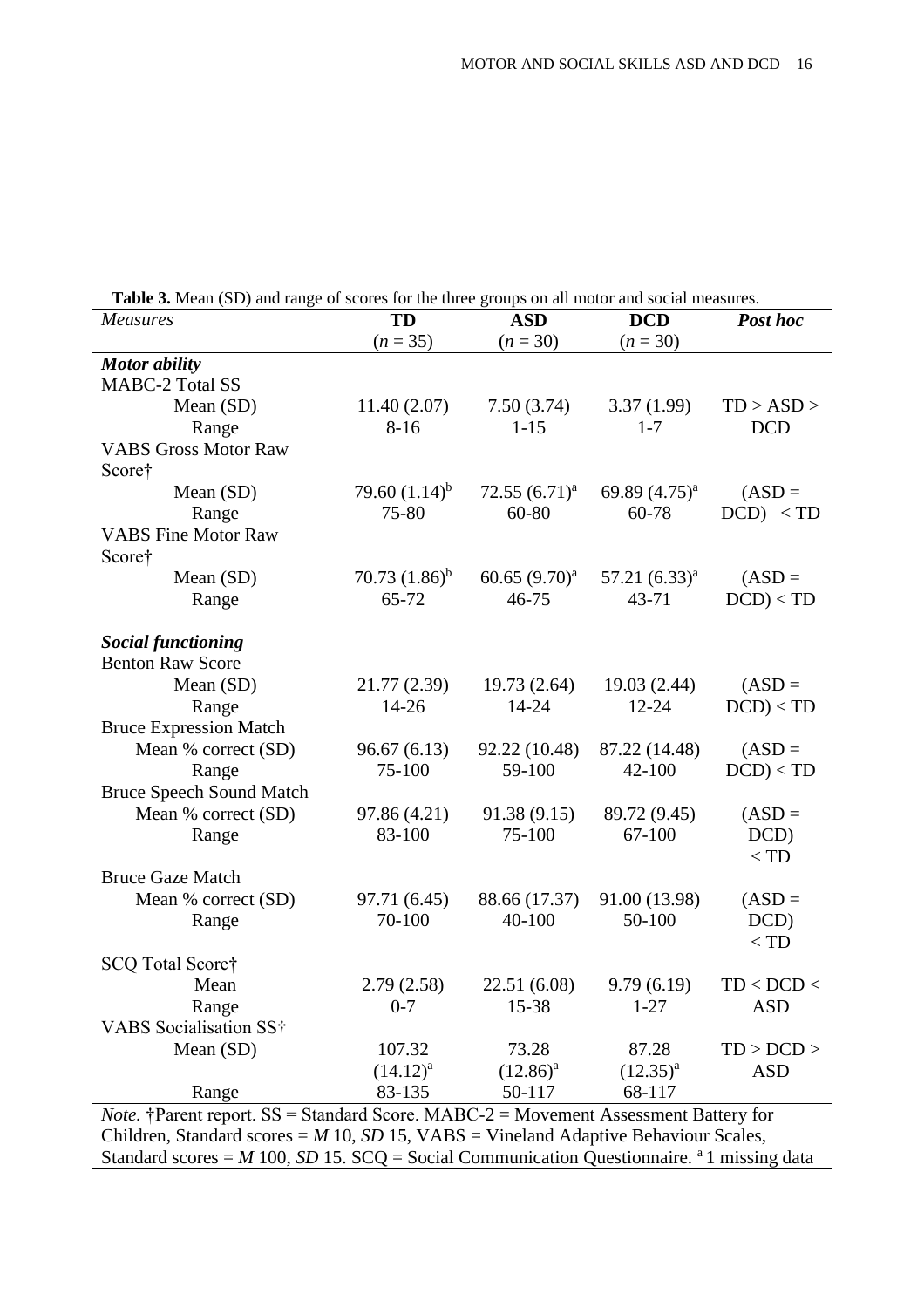point, <sup>b</sup> 2 missing data points. Post hoc results are after controlling for FSIQ, apart from for the Bruce measures.

|                   |            |            | $Step 2$ for each regression |             |                  |           |              |
|-------------------|------------|------------|------------------------------|-------------|------------------|-----------|--------------|
|                   |            |            |                              |             | $\boldsymbol{B}$ |           |              |
| Social measure    |            | Final      | Age                          | <b>FSIQ</b> | <b>VABS</b>      | Group     | $\Delta R^2$ |
|                   |            | model      |                              |             | Motor            |           |              |
|                   |            | Adjusted   |                              |             | Composite        |           |              |
|                   |            | $R^2$      |                              |             |                  |           |              |
| <i>Bruce</i>      | TD vs ASD  | .08        | .05                          | .16         | .05              | $-.15$    | .01          |
| Expression        |            | $p=.28$    | $p = .77$                    | $p = .19$   | $p = .78$        | $p = .41$ | $p = .40$    |
|                   | TD vs DCD  | .22        | .19                          | .19         | $-.02$           | .28       | .02          |
|                   |            | $p = .01$  | $p = .11$                    | $p = .13$   | $p = .91$        | $p = 19$  | $p = .25$    |
|                   | ASD vs DCD | .09        | .16                          | .19         | $-.01$           | .18       | .03          |
|                   |            | $p = .24$  | $p = .24$                    | $p = .07$   | $p = .92$        | $p = .15$ | $p = .19$    |
|                   |            |            |                              |             |                  |           |              |
| <b>Bruce Gaze</b> | TD vs ASD  | $.23*$     | $-.17$                       | .10         | .38              | $-.11$    | .01          |
| <b>Match</b>      |            | $p = .005$ | $p = .36$                    | $p = .49$   | $p = .18$        | $p = .53$ | $p = .51$    |
|                   | TD vs DCD  | .19        | .28                          | .22         | $-.14$           | .26       | .02          |
|                   |            | $p = .02$  | $p = .05$                    | $p = .22$   | $p = .67$        | $p = 42$  | $p = .30$    |
|                   | ASD vs DCD | .07        | .01                          | .13         | .19              | $-.15$    | .02          |
|                   |            | $p = .45$  | $p = .97$                    | $p = .39$   | $p = .31$        | $p = .35$ | $p = .29$    |
|                   |            |            |                              |             |                  |           |              |
| <b>VABS</b>       | TD vs ASD  | $.67**$    | $-.12$                       | $-.02$      | $.27*$           | $-.66**$  | $.24**$      |
| Socialisation     |            | p < .001   | $p = .22$                    | $p = .78$   | $p = .01$        | p < .001  | p < .001     |
|                   | TD vs DCD  | $.47**$    | $-11$                        | .15         | $.49**$          | .14       | .01          |
|                   |            | p < .001   | $p = .31$                    | $p = .19$   | p < .001         | $p = .36$ | $p = .48$    |
|                   | ASD vs DCD | $.47**$    | $-.13$                       | .09         | $.42*$           | $-.60**$  | $.33**$      |
|                   |            | p < .001   | $p = .06$                    | $p = .36$   | $p = .01$        | p < .001  | p < .001     |

**Table 4.** Summary of regression analyses predicting performance on three key social measures  $S_{\text{tan}}$  2 for each regression

*Note.* For each regression, Age, FSIQ and VABS motor composite scores were entered at Step 1 (of note, this step of each model is not shown for brevity), then Group (TD vs ASD, TD vs DCD, ASD vs DCD) was entered in a block at Step 2. The total adjusted  $R^2$  accounted for by the final model is shown in the table. Standardised coefficients are provided for each predictor in Step 2, above significance values from 1000 bootstrapped samples. *∆R 2* represents the change in *R <sup>2</sup>* with the addition of Step 2 (Group). Significance is shown in bold (\**p* < .05, \*\**p* < .001). Bonferroni correction of *p* = .006 is applied to the final model. VABS = Vineland Adaptive Behaviour Scale. 5 missing data points for VABS measures (2 TD, 1 ASD, 1 DCD)

**Figure 1.** Mean age (+S/E bars) of motor milestone achievements.